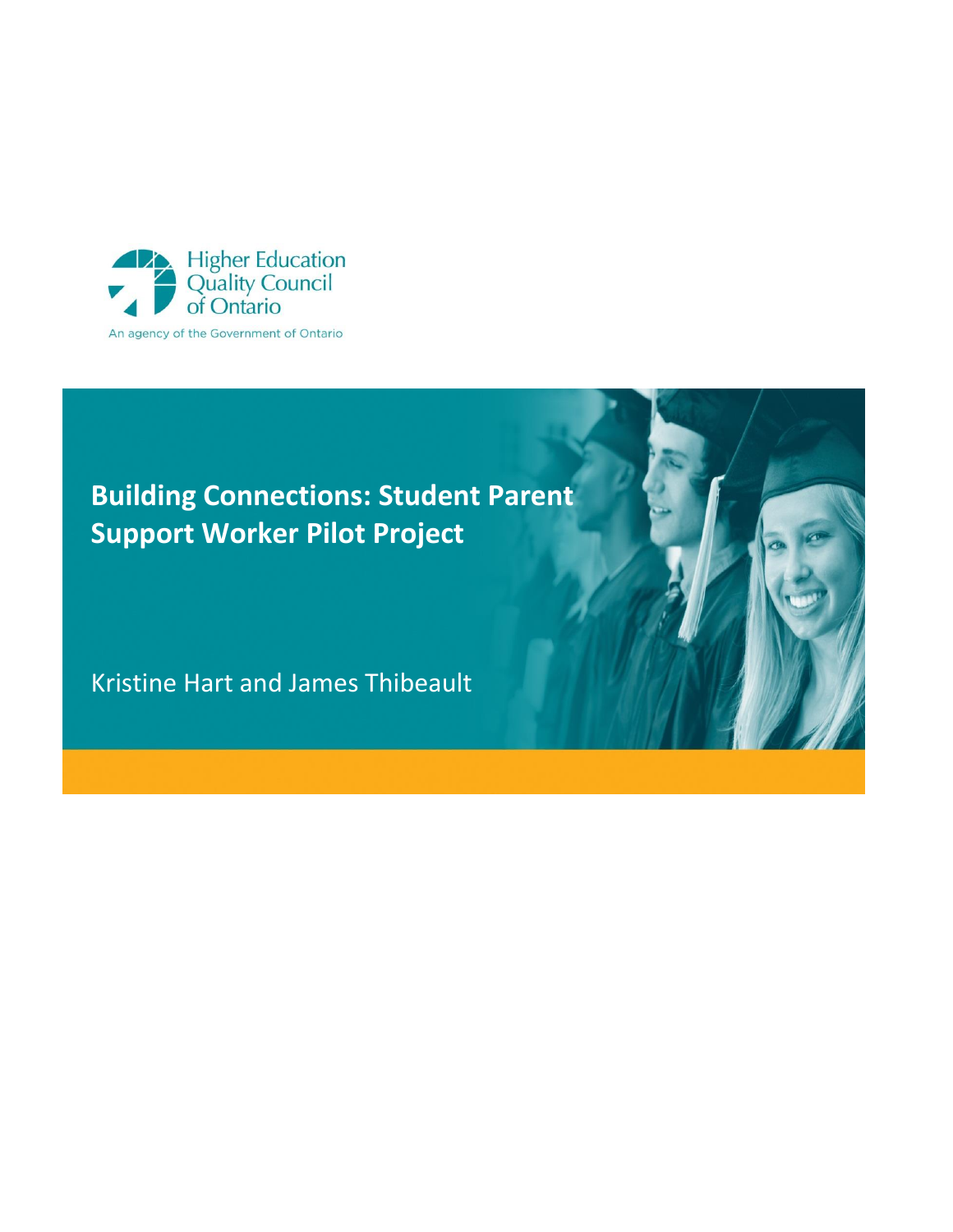### Published by

# **Higher Education Quality Council of Ontario**

1 Yonge Street, Suite 2402 Toronto, ON Canada, M5E 1E5

| Phone:     | (416) 212-3893 |
|------------|----------------|
| Fax:       | (416) 212-3899 |
| Web:       | www.hegco.ca   |
| $E$ -mail: | info@heqco.ca  |

### **Cite this publication in the following format:**

Hart, K. & Thibeault, J. (2019). *Building Connections: Student Parent Support Worker Pilot Project.* Toronto: Higher Education Quality Council of Ontario.



The opinions expressed in this research document are those of the authors and do not necessarily represent the views or official policies of the Higher Education Quality Council of Ontario or other agencies or organizations that may have provided support, financial or otherwise, for this project. © Queens Printer for Ontario, 2019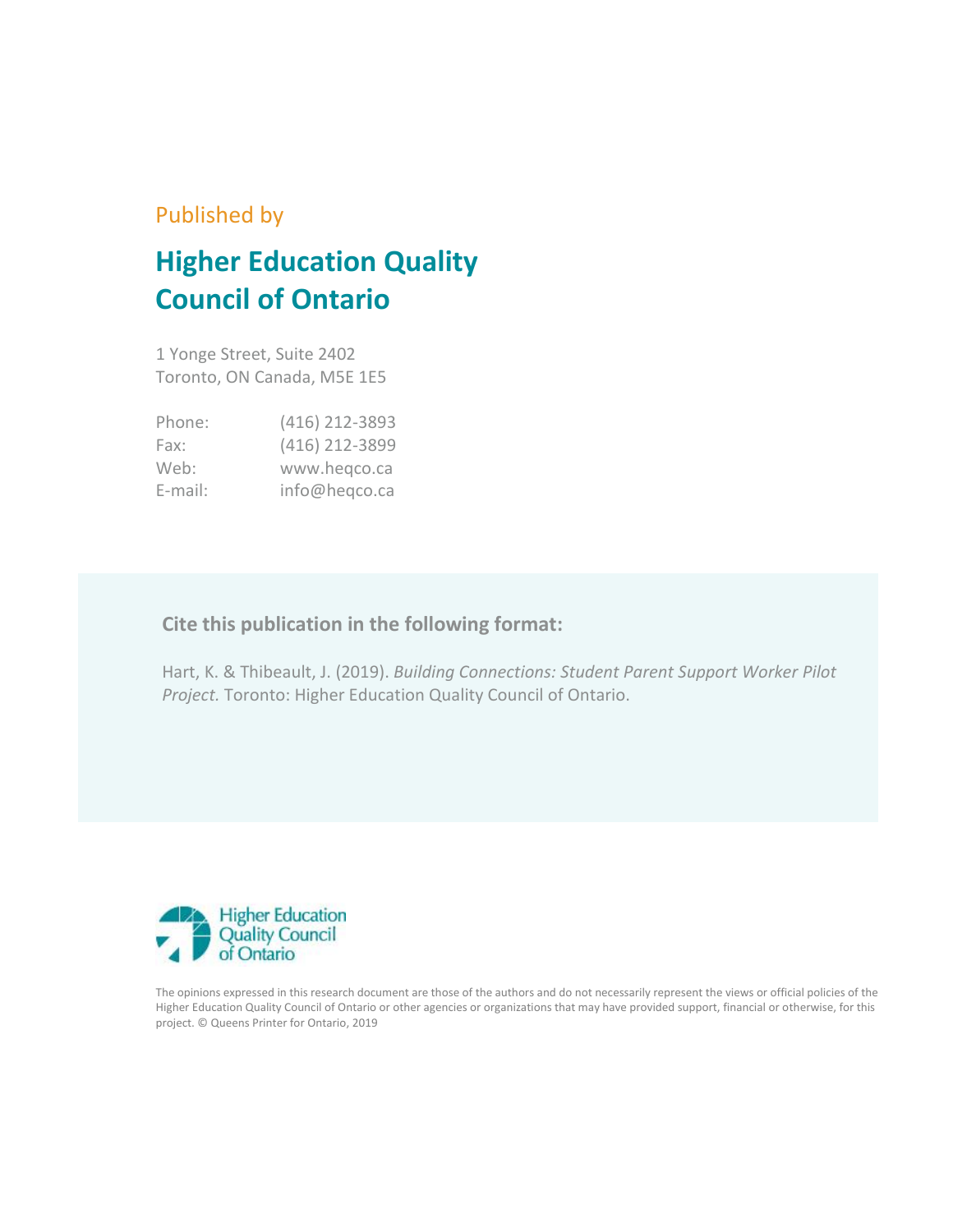### <span id="page-2-0"></span>**Executive Summary**

Youth from low-income neighborhoods experience considerably diminished educational outcomes (e.g., high school graduation), compared to those living in more affluent areas. These inequities in educational achievement are exacerbated by factors such as gaps in service delivery, systemic barriers to access, lack of communication between stakeholders, duplication of resources and a lack of coordination in community services. While there are community programs that exist to help youth overcome these barriers, what is sometimes missing is a person to help connect these programs with the people who could benefit from them.

The Pathways to Education Program in Ottawa, along with host agency, the Pinecrest Queensway Community Health Centre and several cross-sector stakeholders across the city have been working toward using collective impact to address the inequities in academic achievement rates among low-income communities in Ottawa. Collective impact is a method that involves bringing together different groups or individuals that are working toward a common goal. The name of this specific collective impact initiative is Equity in Education.

The Pathways to Education Program provides a comprehensive set of academic, financial, social and one-onone supports that have increased graduation rates in partnering communities (Pathways to Education, 2017). While some elements of the Pathways model such as academic, extracurricular and leadership supports are already found in low-income communities in Ottawa, it was determined through community consultations and asset mapping that the critical component of a Student Parent Support Worker (SPSW) is often missing. This worker acts as a liaison between students, parents, schools and communities; builds trusting relationships with youth; and coordinates supports that meet the individual needs of students/families. To fill this identified gap in service delivery, Equity in Education applied for and received funding to hire an SPSW to work with youth living in two social housing neighbourhoods in Ottawa.

The sample size in this pilot was very small (21 students) so further research is needed to confirm the findings but there are indications that the pilot was successful and had a positive impact on the participants.

The effects of the pilot were measured in terms of the impact the SPSW had on:

- Student and family's awareness of and access to supports
- Service coordination for students, their families and the host organizations
- Preliminary academic outcomes for participating youth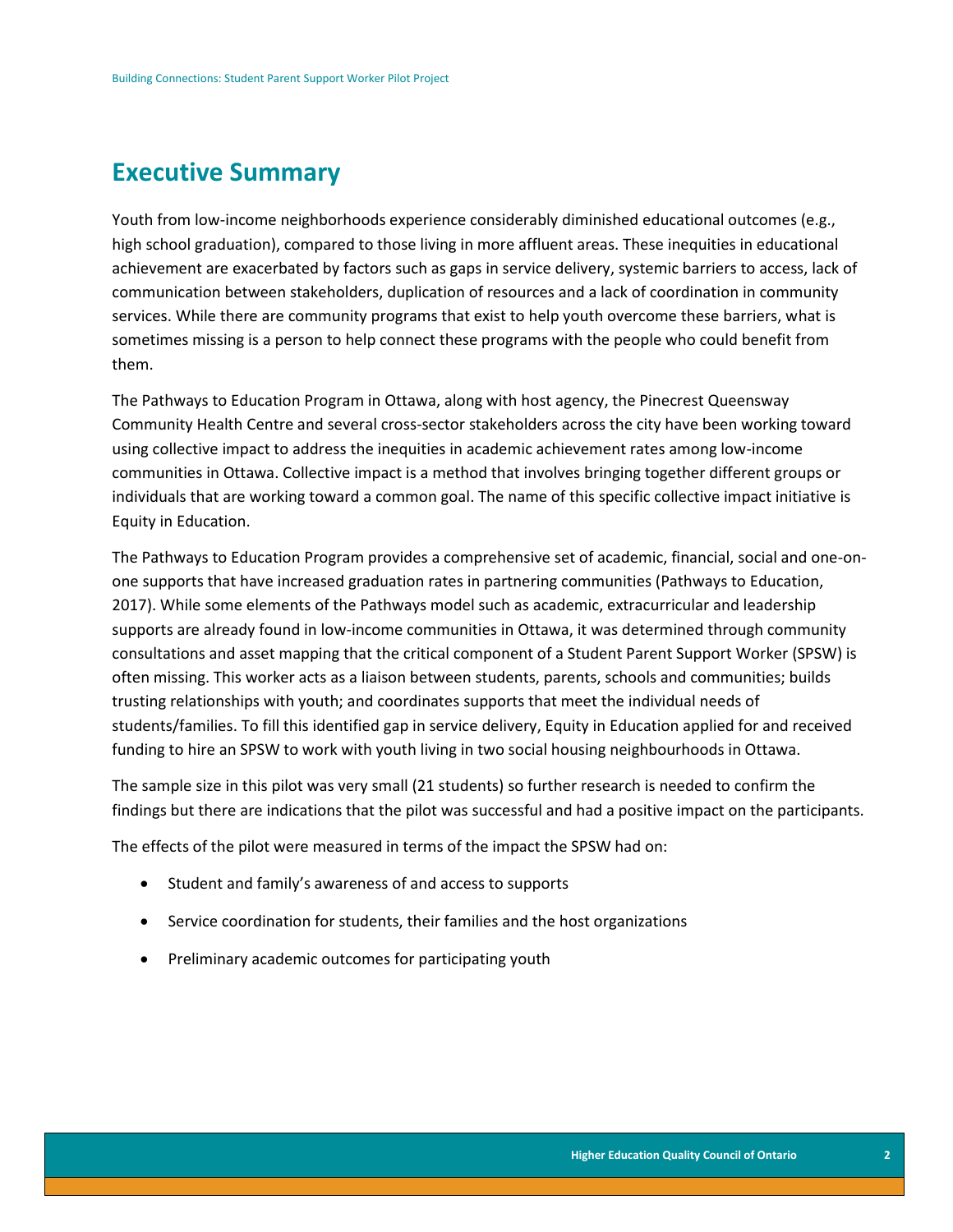A process evaluation related to the engagement of stakeholders in the collective impact initiative was also conducted. A common agenda and common language seem to be the expected next steps in moving the work forward. Stakeholders have stated that they are ready to begin identifying and working on specific action areas at both the neighbourhood and city-wide levels and are open to contributing their resources and expertise to the initiative.

Participating students and parents identified that their awareness of available services increased over the course of the SPSW program. Students also expressed an increased willingness to attend community programming and a willingness to stay for longer periods of time as the programming seemed more relevant. Students were also inspired and motivated by the presence of an adult who was interested in their academic progress. Host agencies reported that the SPSW became a critical link in their neighbourhood, through which students could connect directly to the community at large rather than in a fragmented way as had previously been the case. The host agencies also reported increased capacity in two areas: providing outreach to hard-to-reach youth and parents, and connecting directly with schools.

As previously mentioned, further research and evaluation is needed to understand the SPSW role in greater detail and the mechanisms and best practices that are proving to be most effective. The impact of the SPSW role on different subgroups of students also needs to be explored further to understand how to best support varying demographics of youth. In addition, further investigation is needed to understand how systemic barriers manifest differently for various subgroups of at-risk youth so that the collective impact initiative can advocated for policy and systems changes.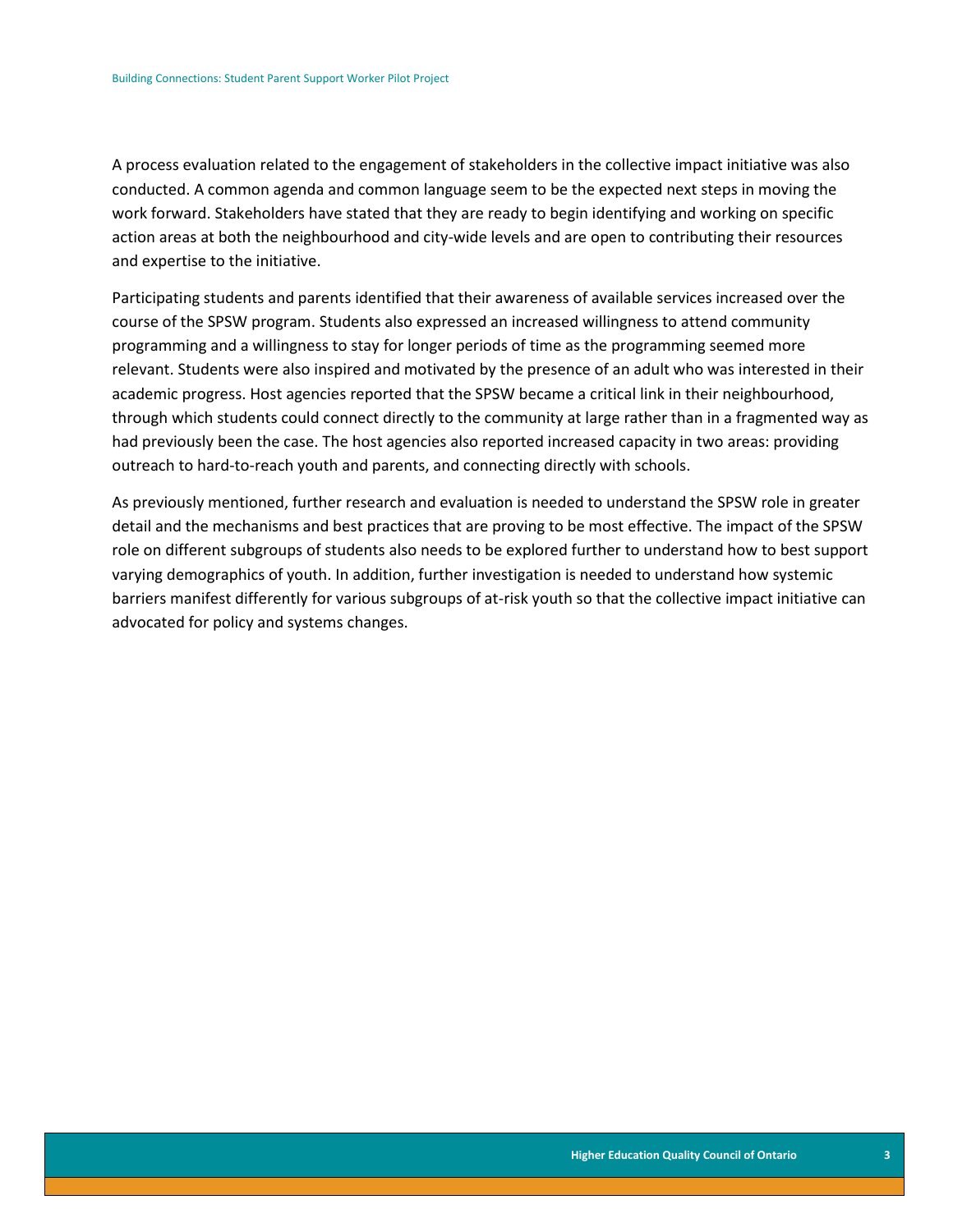# **Table of Contents**

| Student Parent Support Worker: An Intervention Based on a Pillar of the Pathways |  |
|----------------------------------------------------------------------------------|--|
|                                                                                  |  |
|                                                                                  |  |
|                                                                                  |  |
|                                                                                  |  |
|                                                                                  |  |
|                                                                                  |  |
|                                                                                  |  |
|                                                                                  |  |
|                                                                                  |  |
|                                                                                  |  |
|                                                                                  |  |
|                                                                                  |  |
|                                                                                  |  |
|                                                                                  |  |
|                                                                                  |  |
|                                                                                  |  |
|                                                                                  |  |
|                                                                                  |  |
|                                                                                  |  |
|                                                                                  |  |
|                                                                                  |  |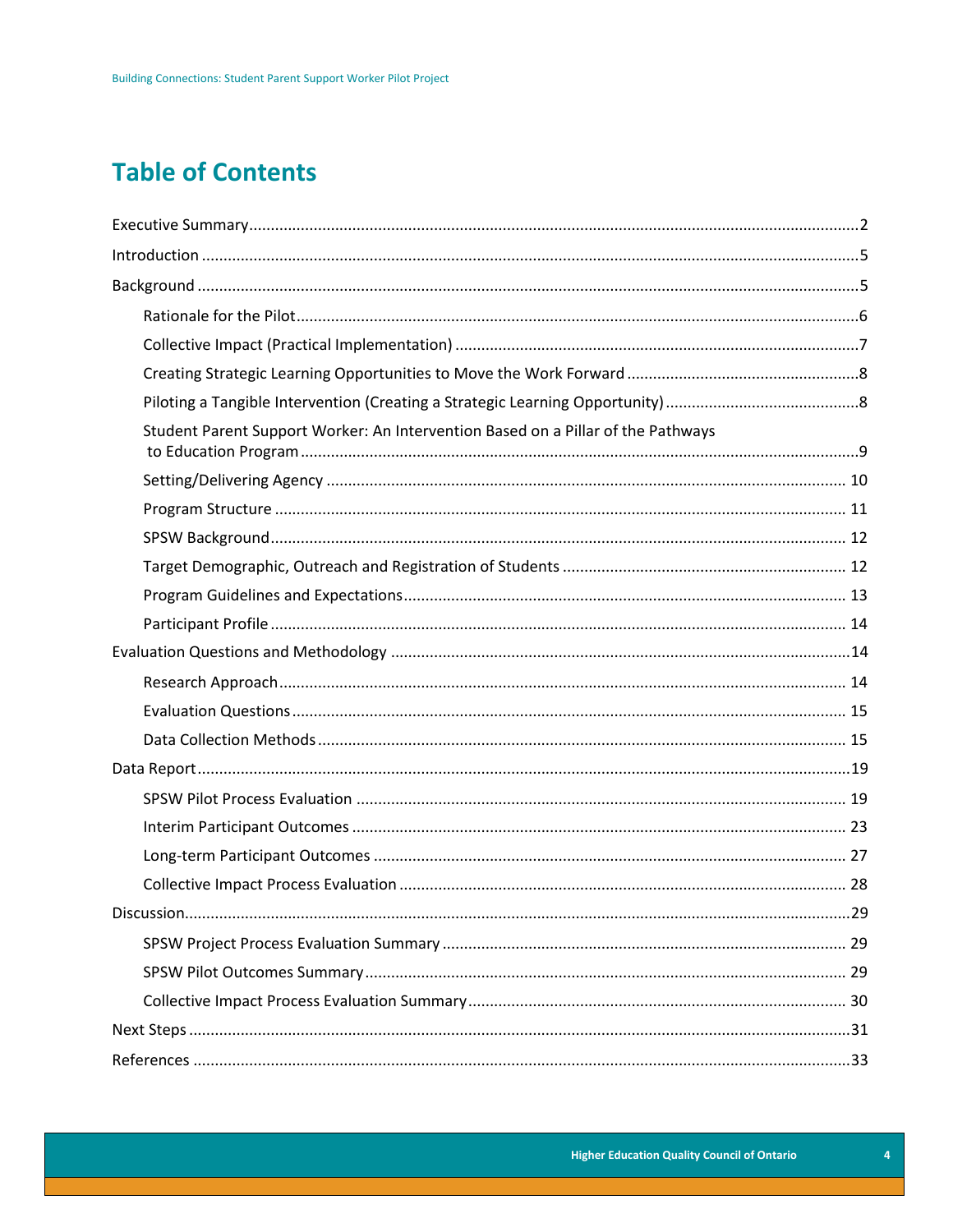## <span id="page-5-0"></span>**Introduction**

Equity in Education was established in January 2016 to convene stakeholders through a collective impact framework with the common agenda of working together to eliminate the educational achievement gap for low-income youth living in Ottawa. The Student Parent Support Worker (SPSW) pilot project was the first project implemented by Equity in Education and aimed to address gaps in service delivery identified by Equity in Education stakeholders. The position was modelled after a similar role in the Pathways to Education Program which had been responsible for delivering comprehensive programming to youth in the west end of Ottawa since 2007. The Pathways to Education Program is a well-known model of comprehensive supports for youth living in low-income communities, designed to enhance their engagement and persistence in high school and support them through a successful transition to postsecondary education or meaningful employment.

From January to December 2017 an SPSW was hired to work in two priority neighbourhoods. The SPSW was expected to assist in building the communities' capacity by:

- Helping students and parents to access community resources and supporting them as they navigate the school system
- Creating a stronger connection between the school and students and their parents
- Helping students and parents build on their strengths by facilitating access to school/community resources and opportunities
- Providing supplemental support to programming currently taking place in the community
- Building upon the network of resources, mentors and youth leaders in these community

This paper details the process and student outcomes related to the SPSW pilot. In addition, this research paper evaluates the effectiveness of the collective impact process in the engagement of stakeholders in the Equity in Education initiative.

## <span id="page-5-1"></span>**Background**

The Pathways to Education Program was implemented in 2007 by the Pinecrest Queensway Community Health Centre (PQCHC) in the west end of Ottawa. Prior to 2007, fewer than 52% of youth living in social housing within the Pathways Ottawa catchment area graduated from high school within five years (Pathways to Education, 2017). Between 2007 and 2012, with the support of the Pathways program, 83% of Pathways students from these same neighbourhoods graduated in five years or less. This is close to the provincial graduation rate of 86.5% (Ministry of Education, 2017a). The success of the Pathways program in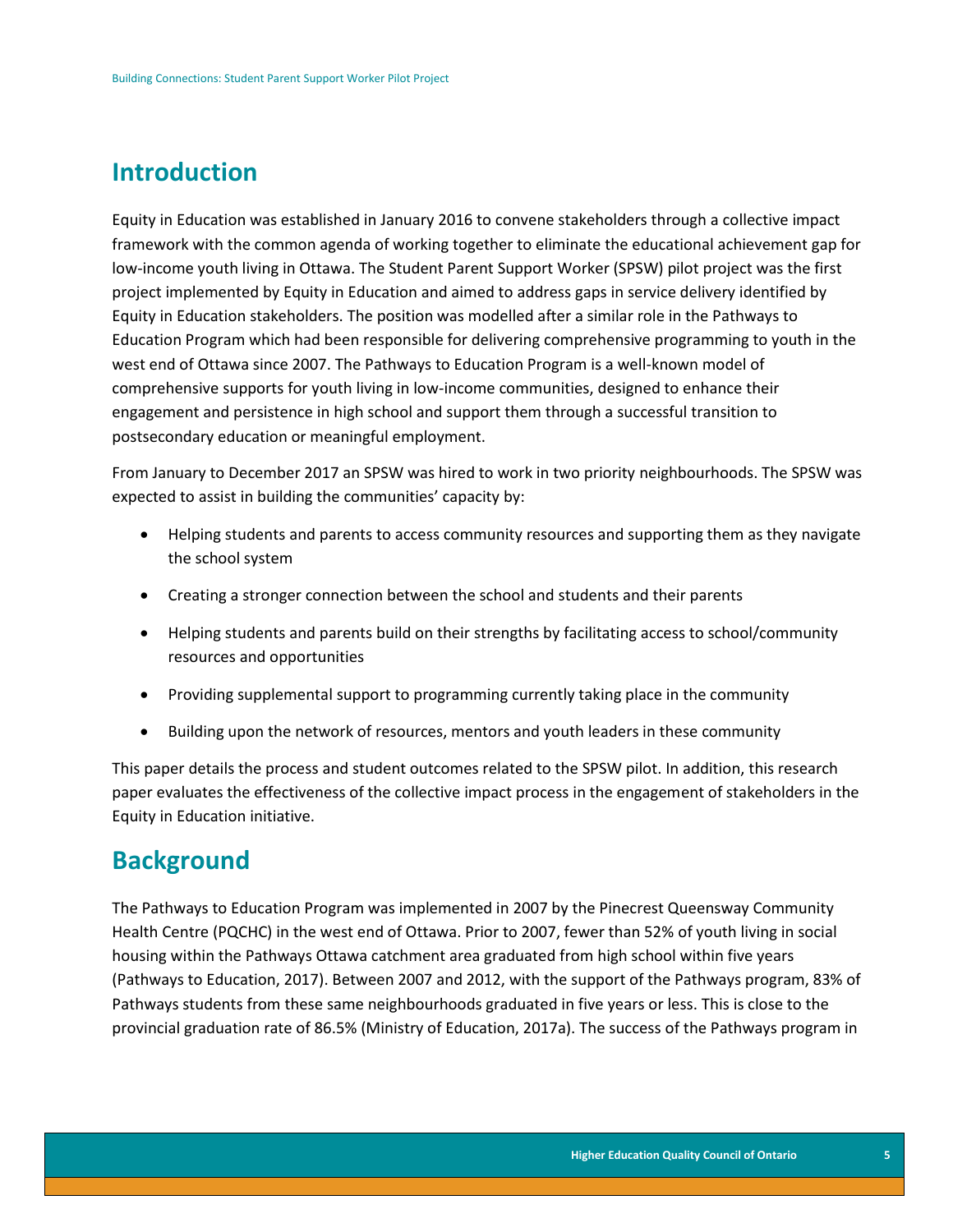Ottawa and in the 19 other communities across Canada in which it operates, shone a spotlight on the type of community-level change that can happen when adequate investment and cross-sector commitment is coordinated in supporting youth from low-income communities.

Since January 2016, with the support of Pathways to Education Canada and the Ontario Trillium Foundation, PQCHC has been exploring how it could reach more students across the city of Ottawa. Stakeholders in Ottawa decided to explore the possibility of establishing a collective impact initiative called Equity in Education. Equity in Education was created to bring together stakeholders with the common agenda of eliminating the educational achievement gap for low-income youth in Ottawa. Stakeholders included representatives from local school boards, community health and resource centres, agencies aimed at serving youth, funders and youth with lived experience. It is the belief of stakeholders in Ottawa that a collaborative approach, which builds on communities' assets and leverages the great work that is already happening across the city, can make a measurable and sustainable difference in raising graduation rates in low-income neighbourhoods.

#### <span id="page-6-0"></span>**Rationale for the Pilot**

Reasons for leaving school generally fit into two categories: push factors (e.g., school environment, the student's school experience), and pull factors (e.g., personal circumstances outside of the school which result in a student's detachment from the school) (Lehr, Johnson, Bremer and Cosio, 2004). While factors such as attendance, behaviour and course outcomes (also known as the ABCs of school drop-out) are the most predictive indicators of high-school drop-out rates (Allensworth and Easton, 2007), the process is not quite so linear. Students who ultimately drop out normally do so at the end of a long disengagement process from school. The beginning of this disengagement can present itself as early as elementary school through withdrawal and unsuccessful experiences. (Christenson, Sinclair, Lehr and Godber, 2001). Further, community-based pull factors, such as low socioeconomic status, single-parent households, being alone during the critical after-school hours and low proficiency in English can also increase the likelihood of dropping out with childhood socioeconomic status being the single strongest "predictor of long-term income and educational achievement" (Levin and Riffel, 2000).

Academic support, such as tutoring, is important but certainly not the only, or most crucial element to ensure academic success in high-risk students. Students must be given opportunities to build work habits that support academic success such as persistence, focus, and sustained attention and engagement, as well as opportunities to build and develop prosocial behaviours and social competencies such as goal-directed behaviour, collaboration, problem solving and teamwork (Gottfredson, 1998). Further, close mentoring and ongoing monitoring of student performance as well as attention to and support for personal problems that may affect academic success, even indirectly, are essential elements of successful drop-out prevention programs (Tyler & Lofstrom, 2009).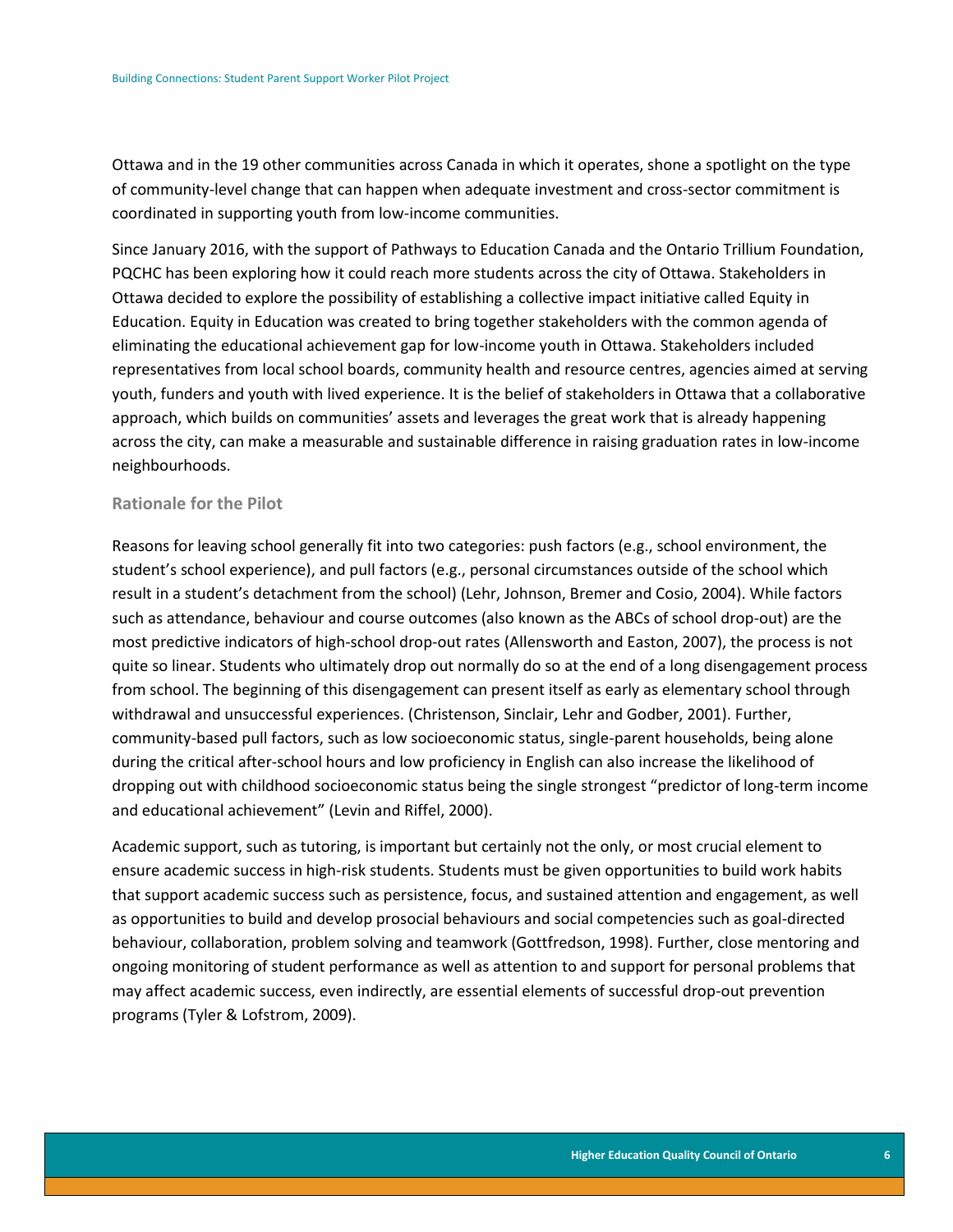It is critical that students are provided with caring and supportive environments that foster the opportunity for them to build relationships with teachers and peers. This can contribute to consistent student attendance, one of the primary indicators of student engagement (Gottfredson, 1998; Sinclair, Christenson, Lehr, & Anderson, 2003).

Comprehensive mentoring support has been shown to have a positive impact on drop-out prevention, attendance, test scores and grades. This type of program should include positive role models who are available to support academic success, act as an advocate for the student throughout the school system and link them to necessary community services outside of the school (Klima, Miller & Nunlist, 2009). This type of tailored service, which is based on individual needs, challenges, strengths and goals provides children and youth with the "just right" challenge, an important element of effective drop-out prevention programs that helps students believe in their abilities, hone their social competencies, and address individualized concerns (Christenson & Thurlow, 2004).

The REL West educational research facility in the United States has outlined a set of promising practices that they believe can contribute to a successful transition to high school and, ultimately graduation (REL West/West Ed., 2015). These practices include using data to identify at-risk students and providing supports based on student need.

In summary, the likelihood that at-risk youth will experience academic success and remain engaged can be increased by the following:

- Tracking student progress
- Building strong relationships with students and their families
- Advocating for at-risk youth
- Helping students and families navigate, and meaningfully engage with, the school system
- Connecting youth and families to resources and supports available to them that meet their individual needs and build on their unique strengths
- Ensuring that there are facilitated communication channels between stakeholders involved in providing supports that would encourage real-time communication between stakeholders involved in supporting the student

#### <span id="page-7-0"></span>**Collective Impact (Practical Implementation)**

Kania and Kramer (2011) define the core conditions of collective impact as a common agenda, shared measurement, mutually reinforcing activities, continuous communication and backbone support. However, years of experience with diverse communities has shown that it may be more complicated. Theoretical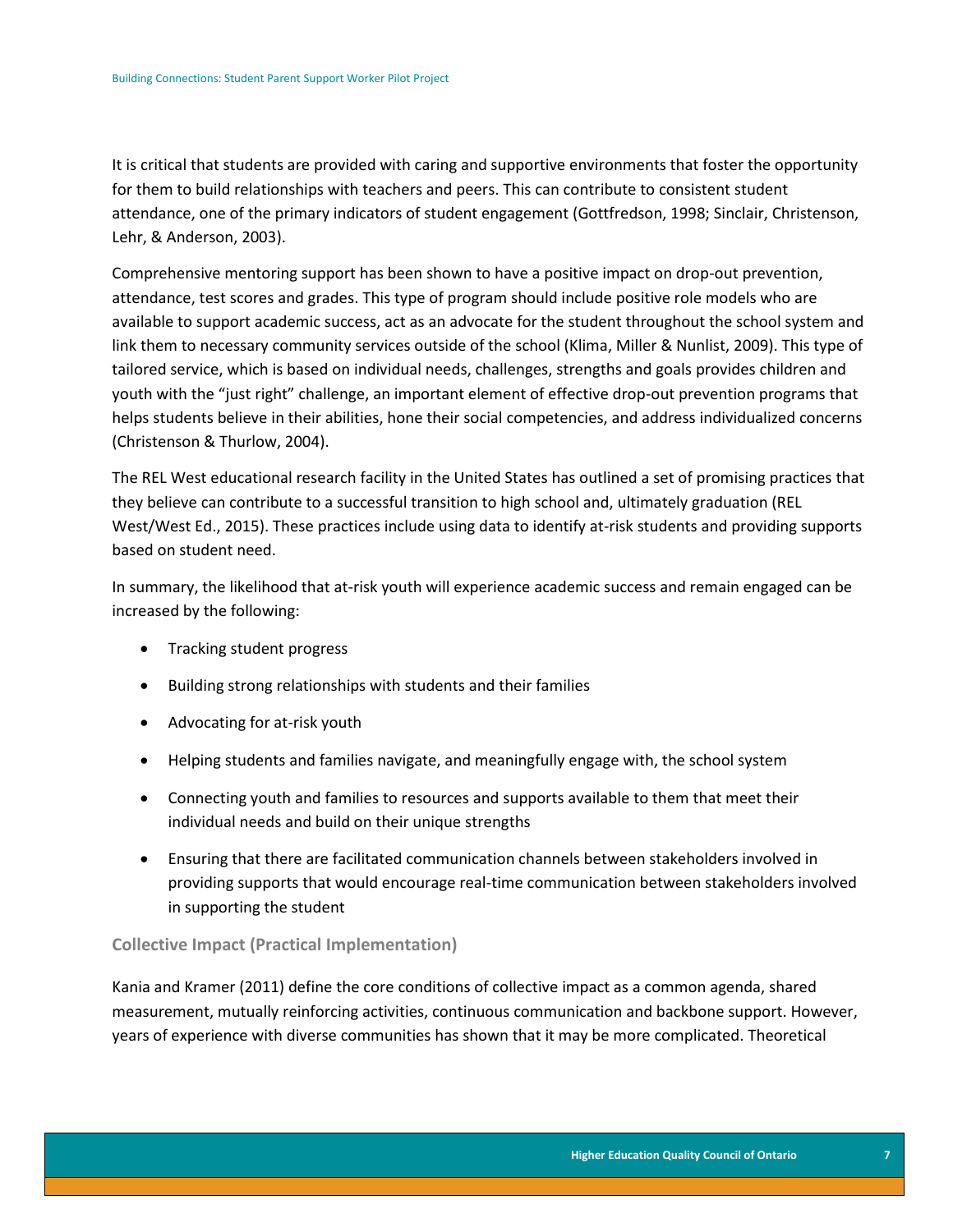frameworks regarding collective impact are fairly well developed but implementing them on a practical level has proven to be challenging. This challenge may be due to the fact that "community wide, multi-sectoral collaboratives cannot be simplified into collective impact's five required conditions" (Wolf, 2016). Best practices within the field of collective impact are emerging daily. Some are proposing an evolution to the framework to account for these emerging trends and learnings (Cabaj & Weaver, 2016).

#### <span id="page-8-0"></span>**Creating Strategic Learning Opportunities to Move the Work Forward**

"Strategic learning" has been identified as an emerging priority for collective impact initiatives. However, Cabaj and Weaver (2016) recommend that instead of focusing on a strategic measurement, we should be looking at the opportunities for strategic learning.

Kania, Hanleybrown and Splansky Juster (2014) propose several mindset shifts that will allow for partners to move forward in collective impact. First is that partners must focus on the process, not just solutions, as continuous learning is an essential element of a collective impact approach. They also suggest including cross-sector and cross-generational perspectives as well as giving some attention to facilitating good working relationships among those involved.

With this in mind, Equity in Education implemented two separate strategic learning opportunities at both the programming and systems levels.

- 1. A tangible intervention (SPSW Pilot) based on research and stakeholder feedback
- 2. Cross-sector city-wide stakeholder meetings

The Higher Education Quality Council of Ontario (HEQCO) provided funding to rigorously evaluate the pilot and the process of effectively engaging stakeholders in the collective impact initiative.

#### <span id="page-8-1"></span>**Piloting a Tangible Intervention (Creating a Strategic Learning Opportunity)**

Equity in Education applied for funding to pilot a tangible intervention in two priority communities in Ottawa. The intention was to provide a strategic learning opportunity for stakeholders. It was the belief that piloting a tangible intervention, and thus taking the initiative from the convening stage to the action stage, would both increase stakeholder engagement and improve student outcomes.

This pilot project allowed Equity in Education to develop systems and a structure, and to test best practices. The aim was to advance the development and sustainability of the collective impact initiative at a macro level that would in turn facilitate scaling the initiative citywide. This project also enabled Equity in Education to further involve stakeholders by meaningfully engaging them in tangible interventions and sharing the lessons that arose through the pilot. Piloting the first prototype also enabled Equity in Education to avoid one of the common errors of social innovation: "not starting" (Seelos & Mair, 2016).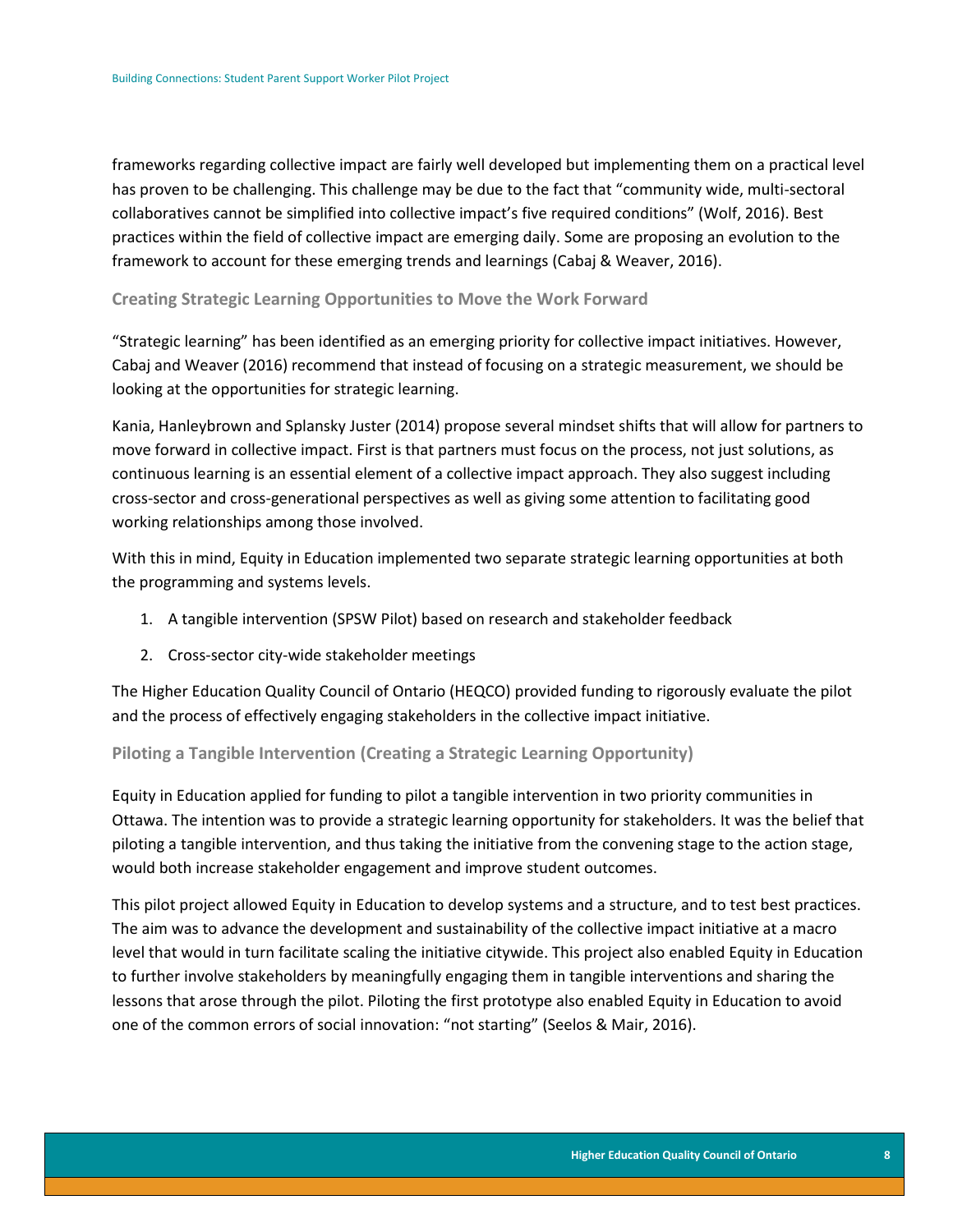$\overline{a}$ 

The need for this pilot was emphasized during a multi-phase program evaluation, the goal of which was to measure how well Ottawa's after-school programs are being implemented. Process evaluation surveys were completed by a total of 182 participants and 24 staff across nine sites within the city of Ottawa, including rural, urban and suburban sites. The areas where the programs are struggling are the result of limited staff capacity. There was also a clear deficit in communication between staff and participants' families, teachers and communities and variation between sites.

All this was taken into account when choosing a direction for an initial intervention to pilot.

<span id="page-9-0"></span>**Student Parent Support Worker: An Intervention Based on a Pillar of the Pathways to Education Program**

The Pathways to Education Program provides a comprehensive set of academic, financial, social and one-onone supports that have increased graduation rates by an average of 85% in partnering communities with 71% of these graduates moving on to postsecondary education (Pathways to Education, 2017). While some elements of the Pathways model, including academic, extracurricular and leadership supports, are already found in low-income communities in Ottawa, the critical component of a Student Parent Support Worker (SPSW) is often missing. This worker acts as a liaison between students, parents, schools and communities. The SPSW builds trusting relationships with the youth and coordinates supports that build on the strengths and meet the individual needs of students and their families. The pilot was modeled on an existing role within the Pathways program that provides many of the supports outlined in the literature as best practices. However, the Pathways program, and other evidence-based models of support, have traditionally provided these supports within a single program implemented by one agency or organization.

This pilot intervention is unique as it was part of a collective impact initiative that attempted to coordinate wraparound supports from existing resources offered by different stakeholders. Within the current Pathways to Education Program there are many factors that facilitate service delivery such as; clear lines of communication amongst the separate pillars of support,<sup>1</sup> internal collaboration facilitated by cross-team meetings and the added benefits of being under the umbrella of a community health centre that offers comprehensive supports for youth and their families.

A logic model for this intervention was created by students from the Faculty of Policy and Program Evaluation at Carleton University. This logic model captures the intended outcomes for the communitybased SPSW prototype pilot (Hart, Bracewell & Ogundipe, 2017) (See Appendix 1).

<sup>1</sup> The Pathways to Education Program works alongside the local school system within a community to provide academic, financial, social and one-onone supports to address the barriers that low-income youth can face.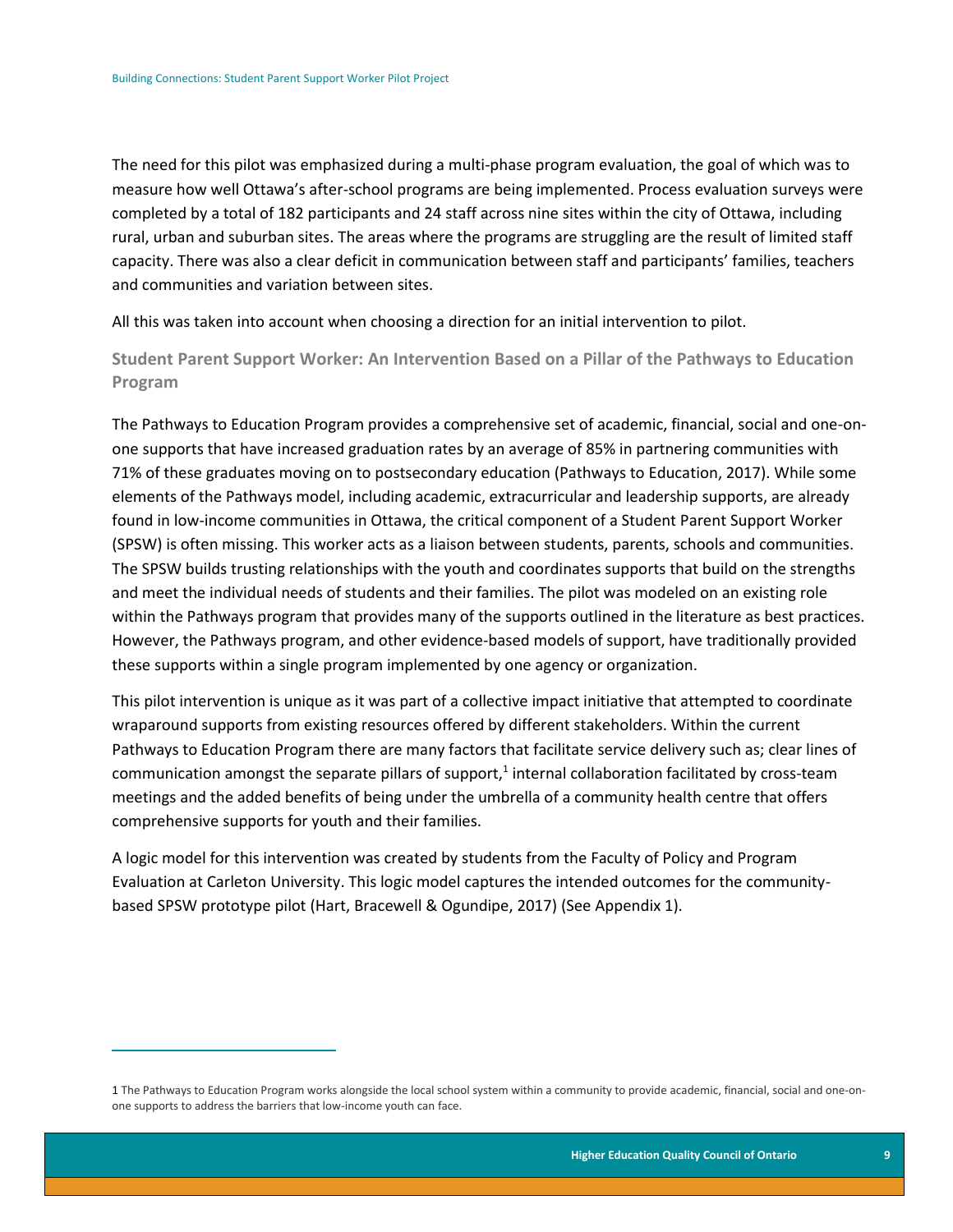#### <span id="page-10-0"></span>**Setting/Delivering Agency**

Neighbourhood selection was based on the following census track data and ranking relative to other neighbourhoods in the city:

- Percentage of population that did not complete high school (25–64 years)
- Percentage of population in the bottom quintile of income
- Percentage of population living in low income
- Grade 6 Education Quality and Accountability Office (EQAO) scores of elementary schools in catchment area
- Percentage of single family households
- Percentage of newcomer/immigrant population
- Unemployment rates
- Percentage of children low in one or more areas of Early Development Instrument (EDI) scores

Four school boards provided five-year graduation rates (number of students who graduated within five years of beginning high school) for students living in the same neighbourhoods as those in the pilot project. Students in these neighbourhoods had a 70.8% five-year graduation rate, which is nearly 16 percentage points lower than the provincial average of 86.5% reported by the province for 2016 (Ministry of Education, 2017a).

In addition to the need demonstrated through census track information and school board data, existing resources and programming capacity factored heavily into the neighbourhood selection process. This was because the SPSW would need to be able to connect eligible students and families to existing resources and programming.

It was decided that this project would run out of the Banff Avenue and Confederation Court Community Houses in Ottawa. Community houses are social service organizations situated within social housing neighbourhoods. Their primary purpose is to build strong community connections by providing communitybased services and supporting the local citizens. They accomplish this by providing a wide breadth of programming for the area's most vulnerable residents. The community houses are adjacent to residential units and are therefore embedded within the fabric of the community, which facilitates outreach to students and parents alike.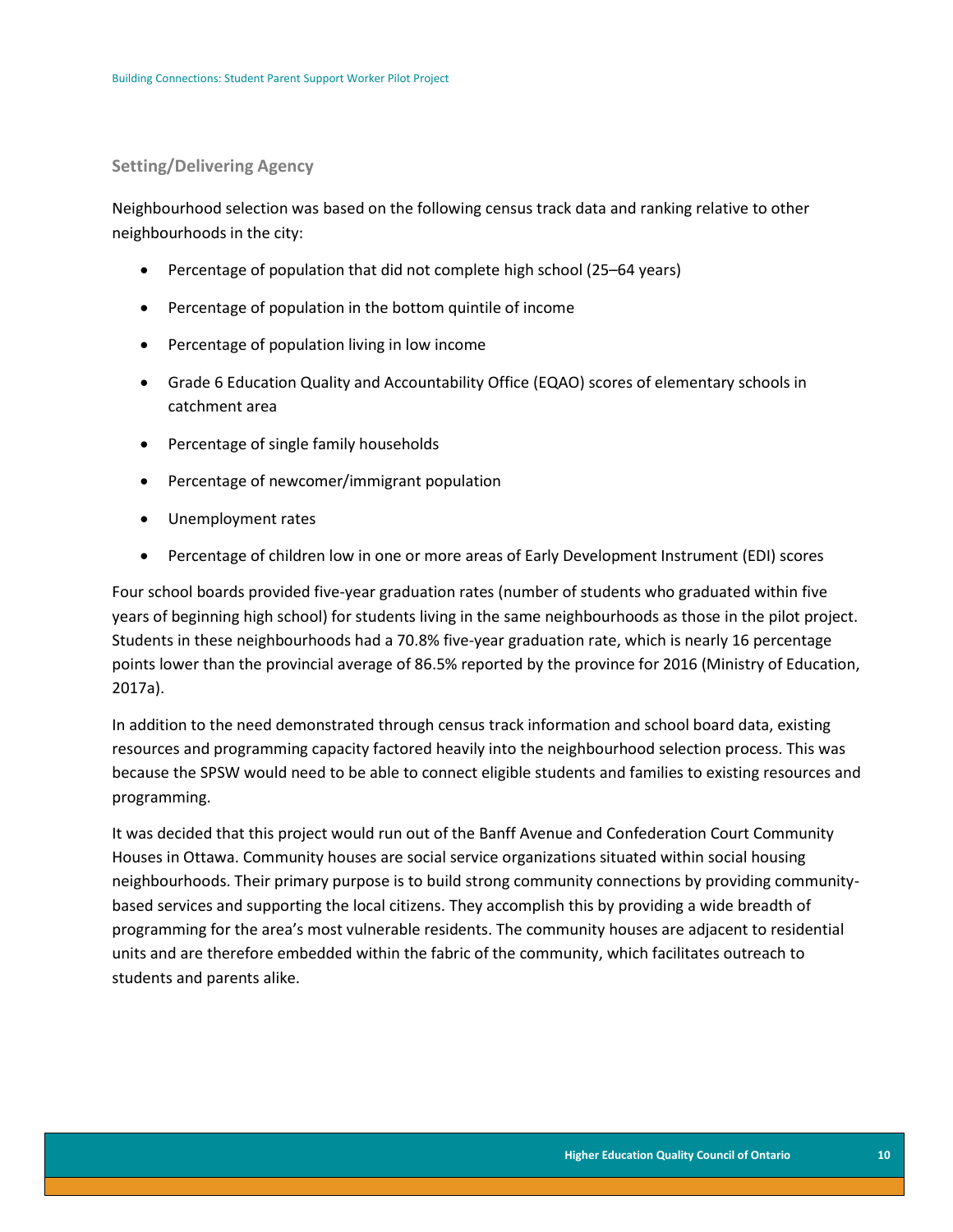#### <span id="page-11-0"></span>**Program Structure**

A Student Parent Support Worker was hired in January of 2017 and had the following responsibilities:

- Providing outreach to and connecting with eligible youth and their families to register them in the program and gain a deeper understanding of their unique strengths and challenges.
- Working with students and their families to help them navigate and deal with issues at their schools. Through this work they also assisted in developing relationships and partnerships with the schools.
- Connecting students and families with academic and mentoring supports, as well any other supports and community organizations that could help them address and remove barriers to success in school.
- Acting as a liaison between the organizations, institutions and supports the youth and their families to ensure clear lines of communication are established.
- Being present at programming taking place at the host organizations (Banff Avenue and Confederation Court Community Houses) to build rapport with youth and their families, to be a mentor for youth and a resource for their parents.
- Supporting existing programming at host and partnering agencies to meet the needs of participating youth. This included academic support as well as social recreation, job search, support, career exploration and mentoring programming.
- Creating additional programming/workshops to meet the needs of participating students and their families.
- Identifying resources and assets available in the communities as well as gaps in service delivery.

A 2017 York University report found that Black students in Toronto were much more likely to be enrolled in applied courses than other racialized students or White students (James & Turner, 2017). Although there was no concrete data for Ottawa, anecdotal evidence indicated that this may be the case in Ottawa as well. Most of the youth in the SPSW pilot were visible minorities, so the findings of the York University report heavily influenced some of the pilot program delivery. To ensure the pilot was addressing the issue of academic versus applied courses, an issue that could have a huge impact on the postsecondary options for participating students, the SPSW ran workshops for youth and parents in both communities in May of 2017. These workshops outlined the difference between academic and applied courses in terms of postsecondary and career options. The SPSW also explained the rights of parents and students in the decision-making process as well as supports and resources available to support whatever decision they made. The SPSW also met with all of the students on his caseload that were transitioning to high school to discuss course selection options.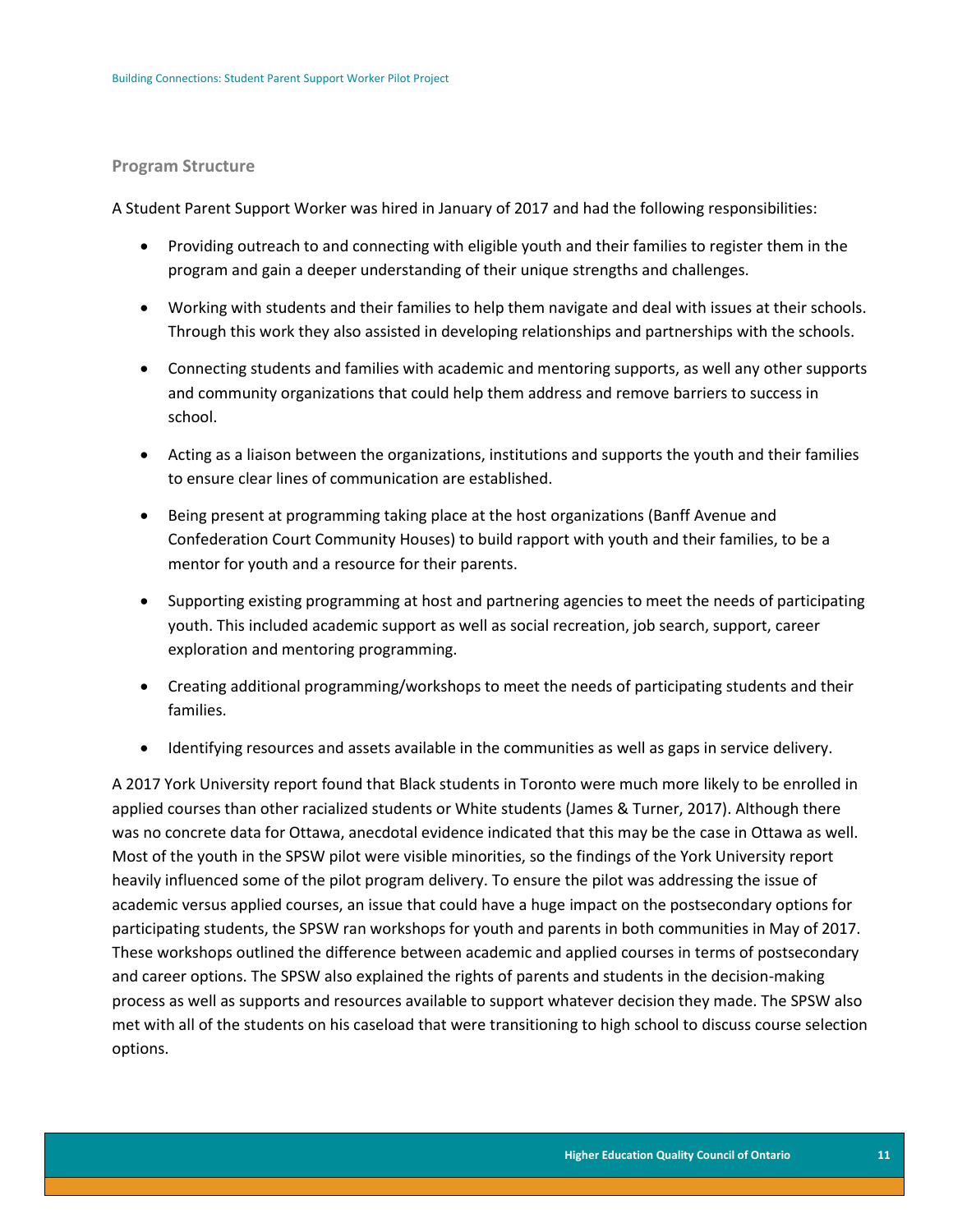#### <span id="page-12-0"></span>**SPSW Background**

This project had a one-year time frame so it was imperative to find a staff member that had an in-depth knowledge of the communities involved, a strong understanding of the social services available in Ottawa as well as experience facilitating youth programming. The individual that was hired met all of the criteria. The SPSW's degree in mathematics and background as a front-line youth worker were also advantageous. As a former resident of one of the pilot neighbourhoods, the SPSW's cultural/socioeconomic background was also reflective of the youth being targeted by the program.

#### <span id="page-12-1"></span>**Target Demographic, Outreach and Registration of Students**

The pilot ran from January to December of 2017. Through consultation with stakeholders it was decided that priority would be given to students who were enrolled in their second semester of Grade 8 at the time the pilot began. Stakeholders identified this transition year as a critical time for youth in their communities. This would allow the SPSW to support these students as they transitioned to high school (through their second semester of Grade 8, throughout the summer and through their first semester of Grade 9.) The program was open to all Grade 8 students that lived in the identified low-income social housing communities. It was decided that all residents of these communities should be eligible as they may all face barriers to achieving success based on their socioeconomic status as childhood socioeconomic status has been shown to be the single strongest "predictor of long-term income and educational achievement" (Levin & Riffel, 2000).

Outreach and registration for the pilots proved to be a challenge. As the program did not yet have community buy-in and trust, a lot of effort was required to register the requisite amount of students. Outreach to eligible students initially took the form of:

- Targeting youth currently connected to after-school programming
- Information sessions hosted in the community
- Door-to-door outreach
- Canvassing in neighbourhoods through flyers
- Enlisting community members to reach out to their neighbours

Once these methods were exhausted, potential participants were identified by comparing lists of eligible postal codes with school enrolment records. Eligible students were invited to lunch meetings with Equity in Education staff to find out about the pilot project, and provided with parental consent forms by school administration so Equity in Education staff could contact families directly.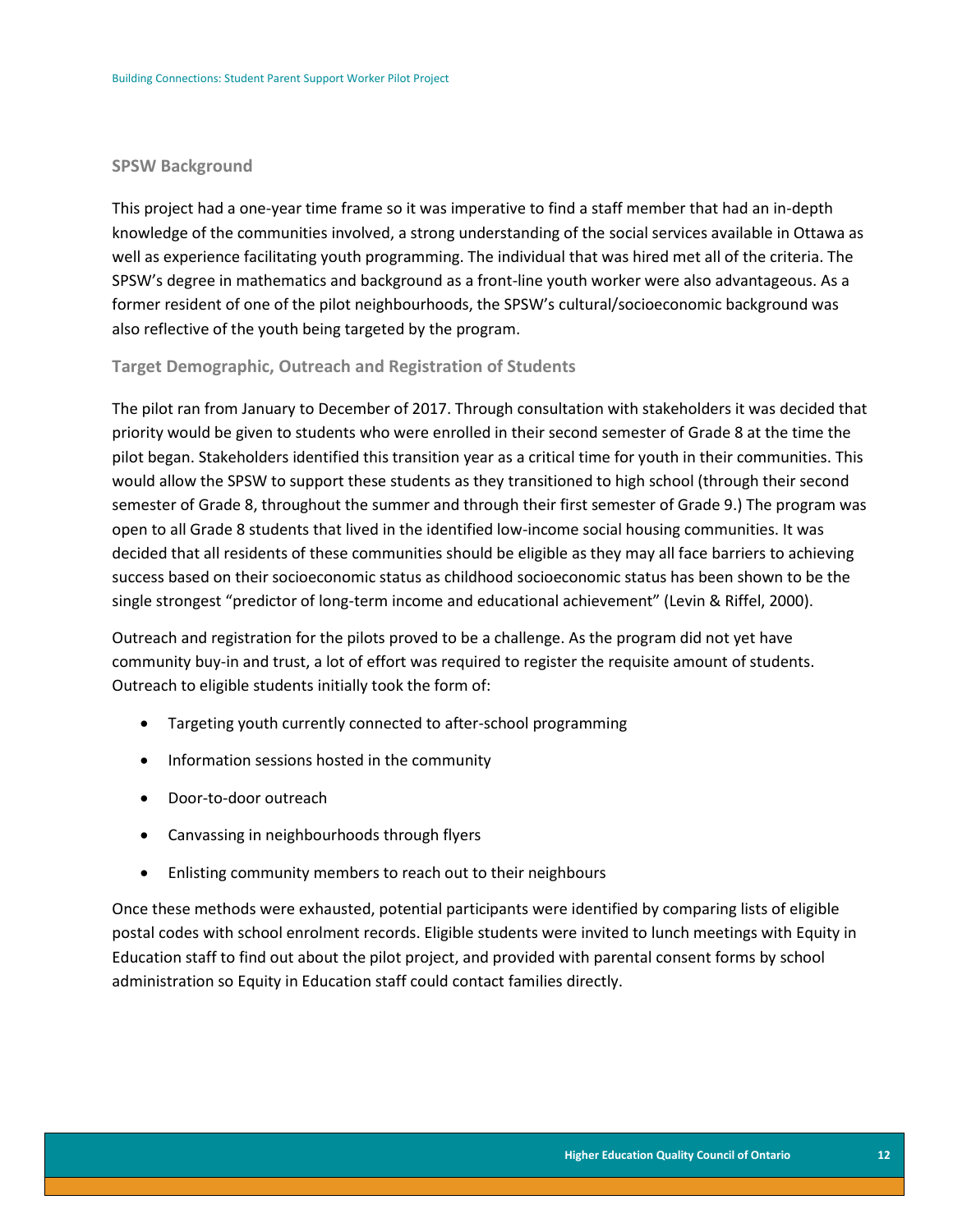Since the capacity of 30 students was not reached by May 2017, registration was then opened up to Grade 9 students in the catchment area.<sup>2</sup> This would allow the SPSW to support these students over their last month of Grade 9 through the summer and into the first semester of Grade 10.

It should be noted that there is an inherent selection bias in the enrolment of students as those that were already connected to existing programming were more likely to register in the SPSW program. The project did attempt to mitigate this by reaching out to students through other means (school lists, parents and targeting youth known to community staff members as requiring additional support).

#### <span id="page-13-0"></span>**Program Guidelines and Expectations**

 $\overline{a}$ 

- Students were expected to meet with the SPSW at least once every two weeks, at school or at the community house. One school provided meeting space specifically for the SPSW to meet with students.
- Students were encouraged to call the SPSW if they had any difficulties or questions regarding their success at school, safety or choices. They were also instructed to call the SPSW if they were to be absent from school for long periods so that the staff could assist in developing a continued work plan.
- Students were expected to attend tutoring at an assigned site at least once a week.
- Students made a commitment with the SPSW to hand in homework assignments and write all school exams.
- Students set goals with the SPSW, and were encouraged to make one of these goals academic in nature.
- Students agreed to provide a copy of progress reports and report cards to the SPSW.
- Students committed to participating in an activity that was not related to their school work (e.g., club, sports team, art class, music, volunteer opportunity). Students were highly encouraged to complete volunteer hours over the summer or early in the fall as completing 40 hours of community service is a requirement for graduation.
- Immediate financial supports in the form of monthly \$50 grocery store gift cards were provided to students. These supports were distributed to students but could be suspended or modified based on lack of attendance at school or in programming and therefore acted as an incentive to participation.

<sup>2</sup> The caseload of 30 students was a reflection of the traditional caseload distribution numbers in the Pathways to Education Program (which are approximately 50 students per full-time SPSW). Since the SPSW in this project would have the additional responsibilities of program facilitation, additional outreach and partnership development as well as the additional constraint of condensed hours it was decided to lower the cap from 50 to 30 students for this project.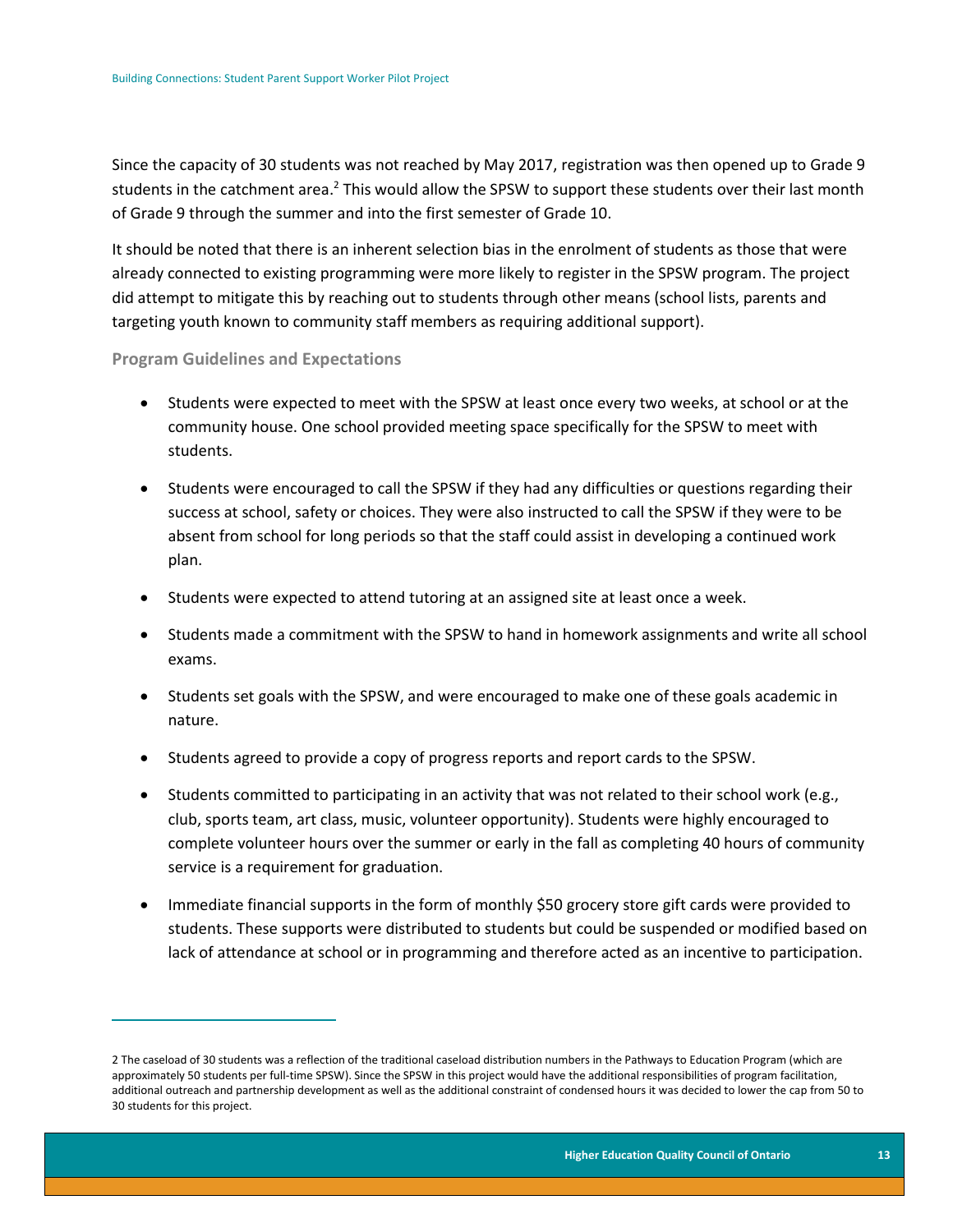#### <span id="page-14-0"></span>**Participant Profile**

The SPSW pilot began with 23 registered participants; two students moved out of the country after three months and withdrew from the program. This report will only report on the results of the 21 students that were registered at the conclusion of the pilot. These students all contributed to survey results and/or focus groups and provided copies of their academic progress reports.

Of the 21 students, 12 were male and nine were female. At the conclusion of the pilot, 12 were Grade 9 students, six were in Grade 10 and three were in Grade 8. Twelve participants attended schools in one of the two English school boards and the other nine attended schools in one of two French school boards. Thirteen reported coming from homes with a single parent. It should be noted that students' cultural backgrounds and immigration statuses were not collected and thus cannot be reported on. This data will be tracked moving forward.

### <span id="page-14-1"></span>**Evaluation Questions and Methodology**

#### <span id="page-14-2"></span>**Research Approach**

A two-pronged mixed methods developmental evaluation plan was established to evaluate the Equity in Education program. The evaluation plan was divided between the SPSW pilot program and the Equity in Education collective impact initiative. The SPSW pilot evaluation was further divided by outcomes and process elements and the Equity in Education collective impact section was specified more clearly as a process evaluation (Figure 1).



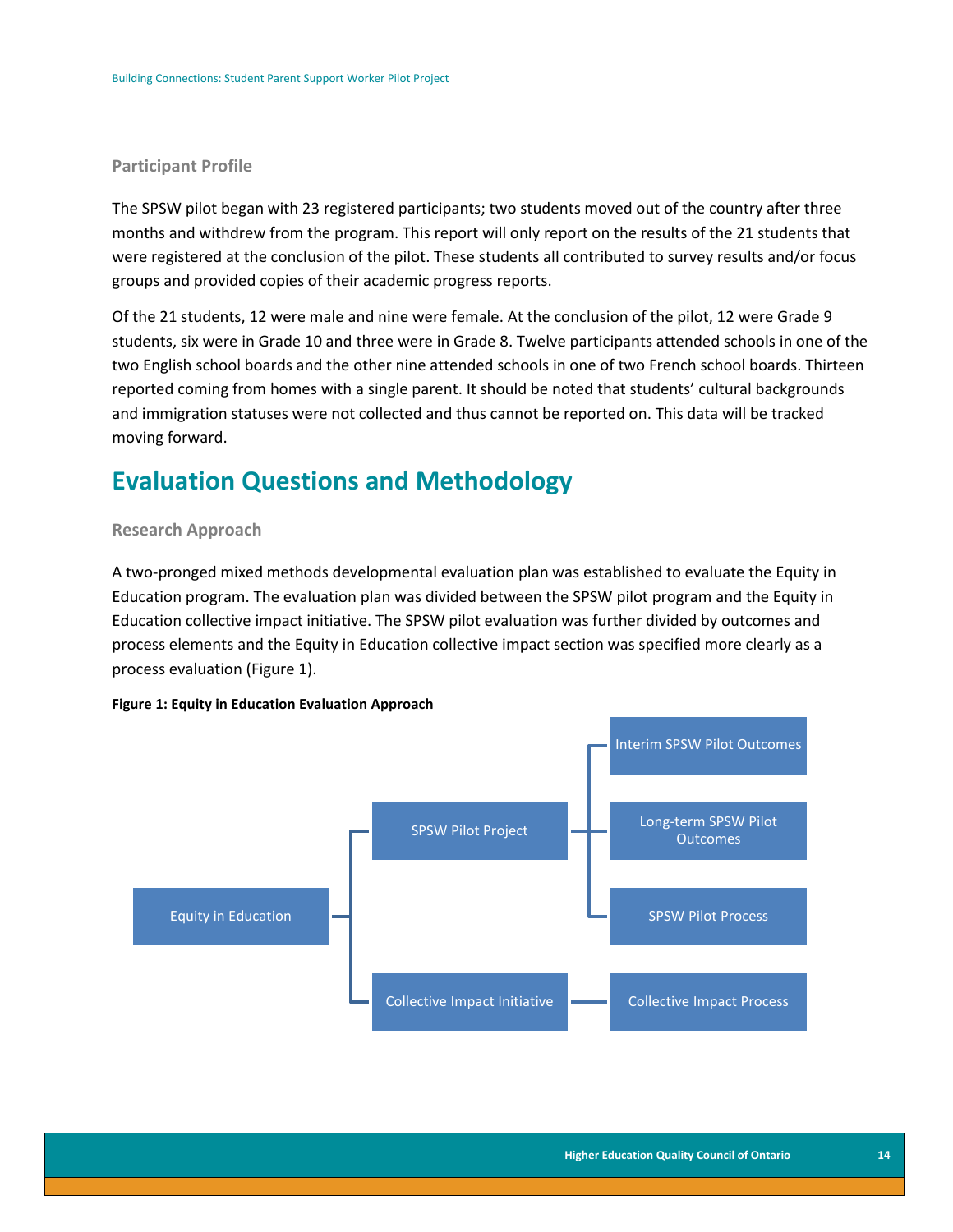#### <span id="page-15-0"></span>**Evaluation Questions**

Information was gathered in order to evaluate interim and long-term outcomes of the SPSW pilot project including awareness of and access to supports, service coordination and academic outcomes. Further investigation into the implementation of the SPSW pilot and the collective impact initiative were also included. Table 1 outlines the Evaluation Questions specific to each of the sections outlined in Figure 1.

| Category                                                                    | <b>Section</b>                    | <b>Evaluation Question</b>                                                                                                                                                                                                                                                                            |
|-----------------------------------------------------------------------------|-----------------------------------|-------------------------------------------------------------------------------------------------------------------------------------------------------------------------------------------------------------------------------------------------------------------------------------------------------|
| <b>SPSW Pilot</b>                                                           | SPSW pilot process                | 1. Who was reached by the project?<br>2. What was the nature of the interactions within the<br>project?<br>3. What was learned from the process of<br>implementing the SPSW pilot?                                                                                                                    |
|                                                                             | Interim participant outcomes      | 4. How can having an SPSW improve the interim<br>outcomes for youth in terms of:<br>Improved awareness and increased<br>knowledge of existing supports?<br>Increased access to needed supports?<br>$\bullet$<br>Improved coordination between students and<br>their parents, schools and communities? |
|                                                                             | Long-term participant<br>outcomes | 5. Did these interventions contribute to improved<br>academic outcomes for participants?                                                                                                                                                                                                              |
| <b>Equity in Education</b><br><b>Collective Impact</b><br><b>Initiative</b> | Collective impact process         | 6. What was the most effective way to engage and<br>inspire action among stakeholders to work<br>collaboratively to improve outcomes?<br>7. Were there any benefits or positive outcomes for<br>stakeholders that participated in the Equity in<br>Education Initiative?                              |

#### **Table 1: Evaluation Questions**

#### <span id="page-15-1"></span>**Data Collection Methods**

#### *Participant Surveys*

Three participant surveys were conducted over the course of this one-year evaluation. The first, a sevenquestion Likert-style survey, was used as a pre-test for student awareness of and access to services in the community. This survey was conducted in September 2017 and 20 of the 21 registered participants responded.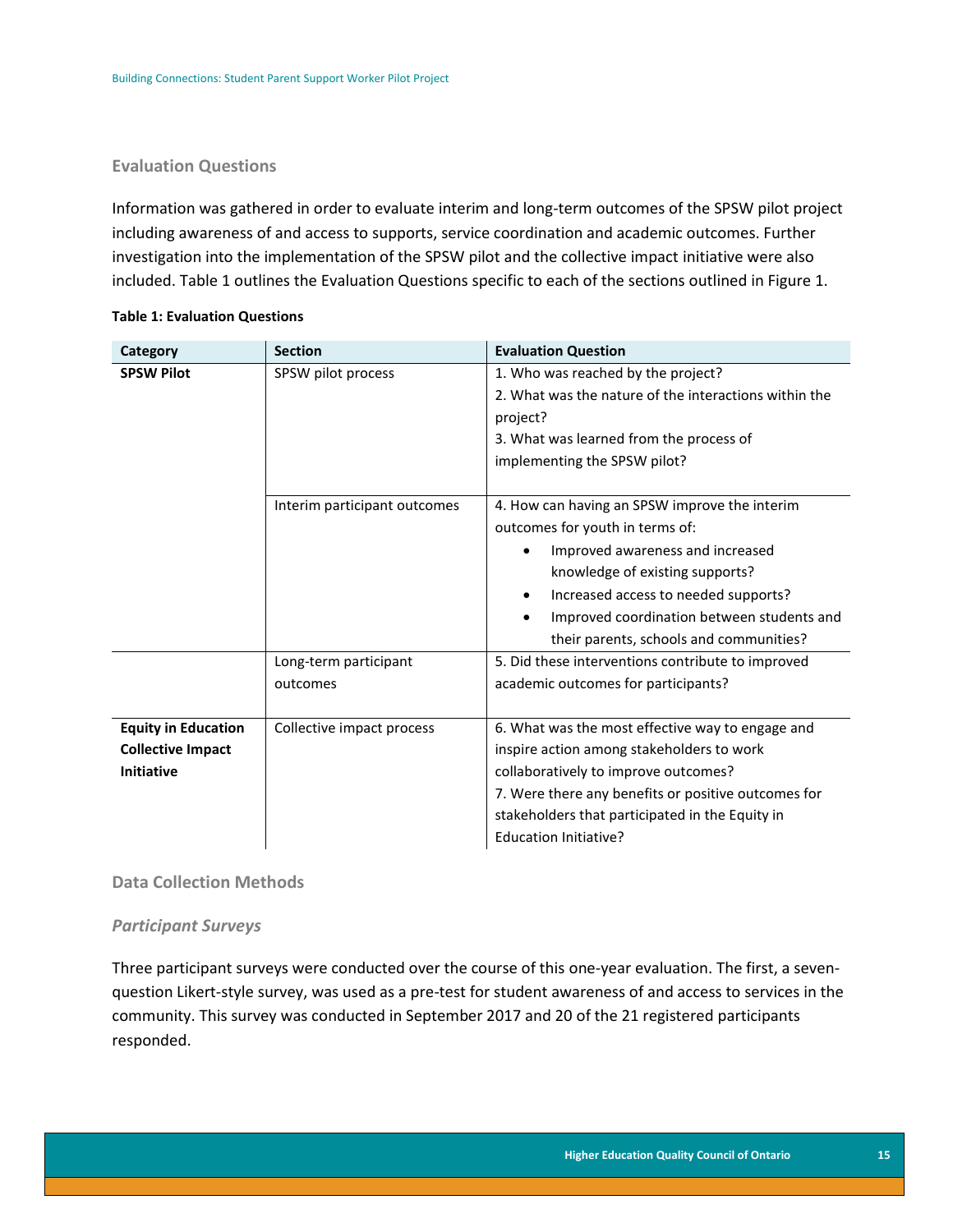The second survey was a four-question open-ended survey conducted in October 2017. Discussions around decision-making and civic engagement had been taking place so the survey attempted to garner feedback on those issues while also including questions on access and support. Eleven participants completed surveys, which was just over half that of the first survey.

A third and final survey was conducted in January 2018 which acted as a post-test and investigated any changes in the awareness and access of participants. The format was changed for the third survey in response to feedback that stated the five-point scale of strongly agree to strongly disagree was not providing optimal clarity. The revised answer structure was a multiple-choice scale with the options: definitely, somewhat, not at all, and unsure. Responses for the pre-test were recoded to match the post-test surveys, which allowed for analysis of the results. It is important to keep the potential threat to validity of the mismatched pre- and post-test response options in mind when interpreting the survey results. Over the course of the current evaluation, there was a consistent effort to balance the needs of the participants with the rigor of the evaluative measures. In future iterations all tests should match the format of the post-test to maintain data integrity. At that point the measures could be validated, shining a light on the current evaluation retrospectively. Additionally, in response to feedback from the SPSW and project manager, several questions on the topic of goal setting were added to this post-test evaluation. Seventeen participants responded to the third participant survey.

#### *Parent Survey*

The parent survey was both a retrospective pre- and a post-test. Parents were asked to consider their experiences before the SPSW program in order to respond to the pre-test section of questions. The survey focused on participant and parent access to and awareness of community supports and services.

Pre-tests were not conducted earlier because it took time to establish trust and relationships between parents and project staff. Although there are limitations to this approach, surveys were conducted when it was felt that parents had been sufficiently engaged to a point where they would be receptive to responding to such questions. The researcher, project manager and SPSW discussed the sensitivity of data collection techniques and decided that the most effective approach to implementing parent surveys, without compromising their engagement in the community program, was to have the SPSW reach out to parents in the community. A total of 13 parents completed the survey. (Two of the participating parents had two children participating in the program.)

#### *Delivering Agency Survey (Community Houses)*

Four open-ended questions were asked to both community houses that participated in the SPSW pilot. These questions were designed to investigate the process of implementing the SPSW program within the community houses from the perspective of the community house executive directors.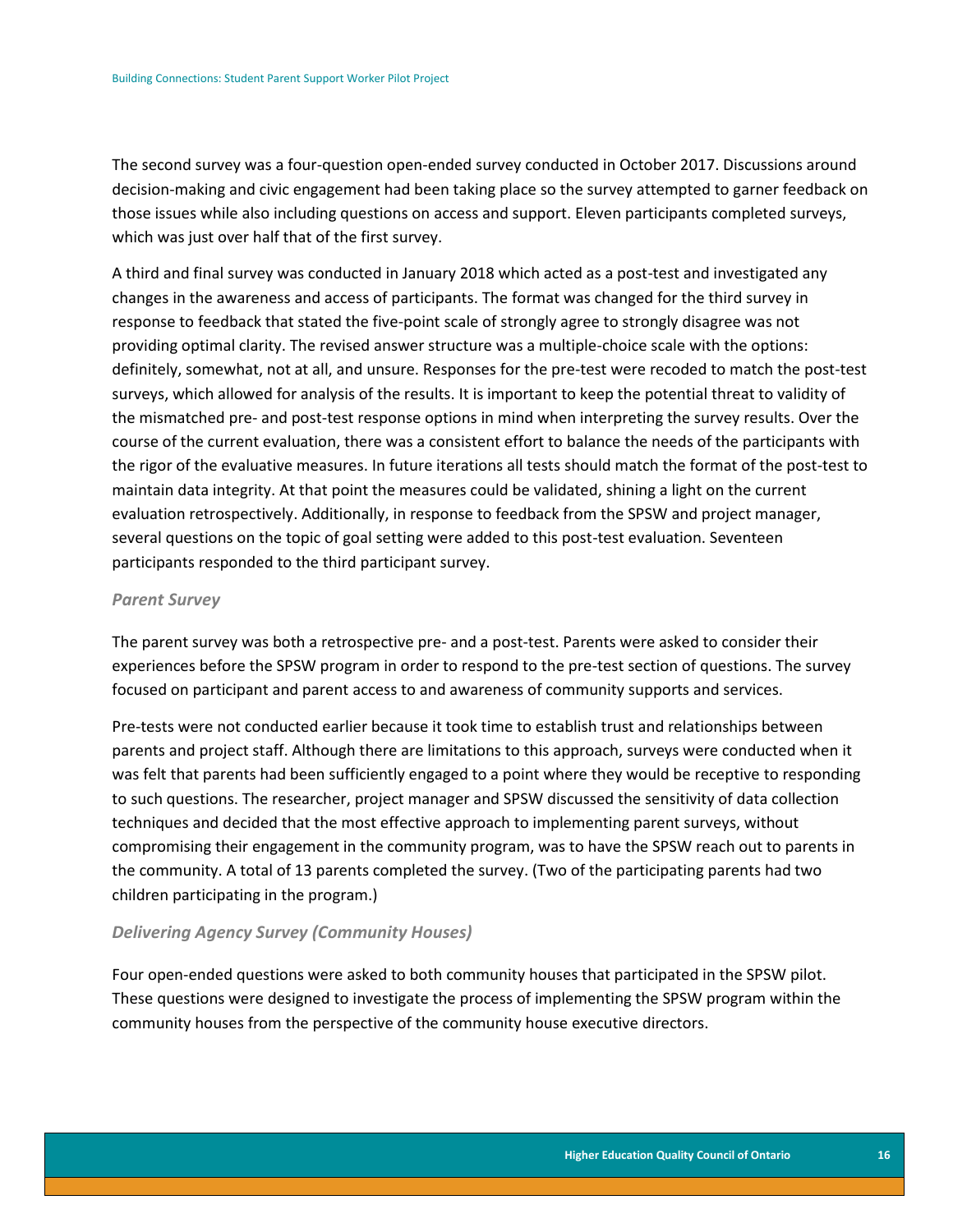#### *SPSW Survey*

The SPSW survey consisted of nine open-ended questions exploring the obstacles and accomplishments of the role within the community houses. Specifically, the survey inquired about youth engagement in the project, the impact of the SPSW on the communities and schools, the challenges faced and the unexpected outcomes of the project.

#### *Participant Focus Group*

The purpose of the participant focus group was to find out how the introduction of the SPSW helped build a support system for students transitioning into high school. Questions revolved around existing support systems and how access to supports had changed since the introduction of the SPSW. A total of 13 students in four groups across the two sites participated: five participants in one group at the Banff Community House and eight participants across three groups at the Confederation Community House. Focus groups were facilitated by the evaluation staff. It is important to note that a couple of participants appeared apprehensive to say, or allow other members to say, anything negative about the SPSW project. Facilitators were clear that the project would not be compromised by negative responses, that focus group comments would remain confidential and that anything discussed would be used for the sole purpose of improving the existing project. One explanation for these reservations could be that there was not a pre-existing relationship between facilitators and participants, therefore participants did not have the level of trust that would be necessary to candidly share any issues that they were experiencing. There were also groups that were quite outspoken regarding the project, indicating that if a lack of trust was the reason for the reluctance of some to share, it was dependent on the individual participants.

#### *Stakeholder Surveys*

The first stakeholder survey was conducted in June 2017 with the purpose of assessing partners' readiness for and awareness of collective impact in the context of increasing graduation rates in low-income neighbourhoods in Ottawa. Fourteen stakeholders were surveyed with a six-item questionnaire before the June 2017 stakeholders committee meeting.

The second stakeholder survey, another six-item questionnaire, was conducted in February 2018 to investigate stakeholder knowledge and engagement. This survey implementation elicited the same response rate as the June survey.

#### *Grade 9 Credit Accumulation (Comparative Baseline Data)*

Grade 9 credit accumulation rates were provided by all four local school boards for the 2016–17 school year for students in the catchment area of the two pilot communities. Both neighbourhoods have distinct postal codes that were used to identify students. This data was used as a baseline as this comparison cohort started high school the year before the pilot project. These numbers were then amalgamated to produce an aggregate rate for all four school boards for both communities.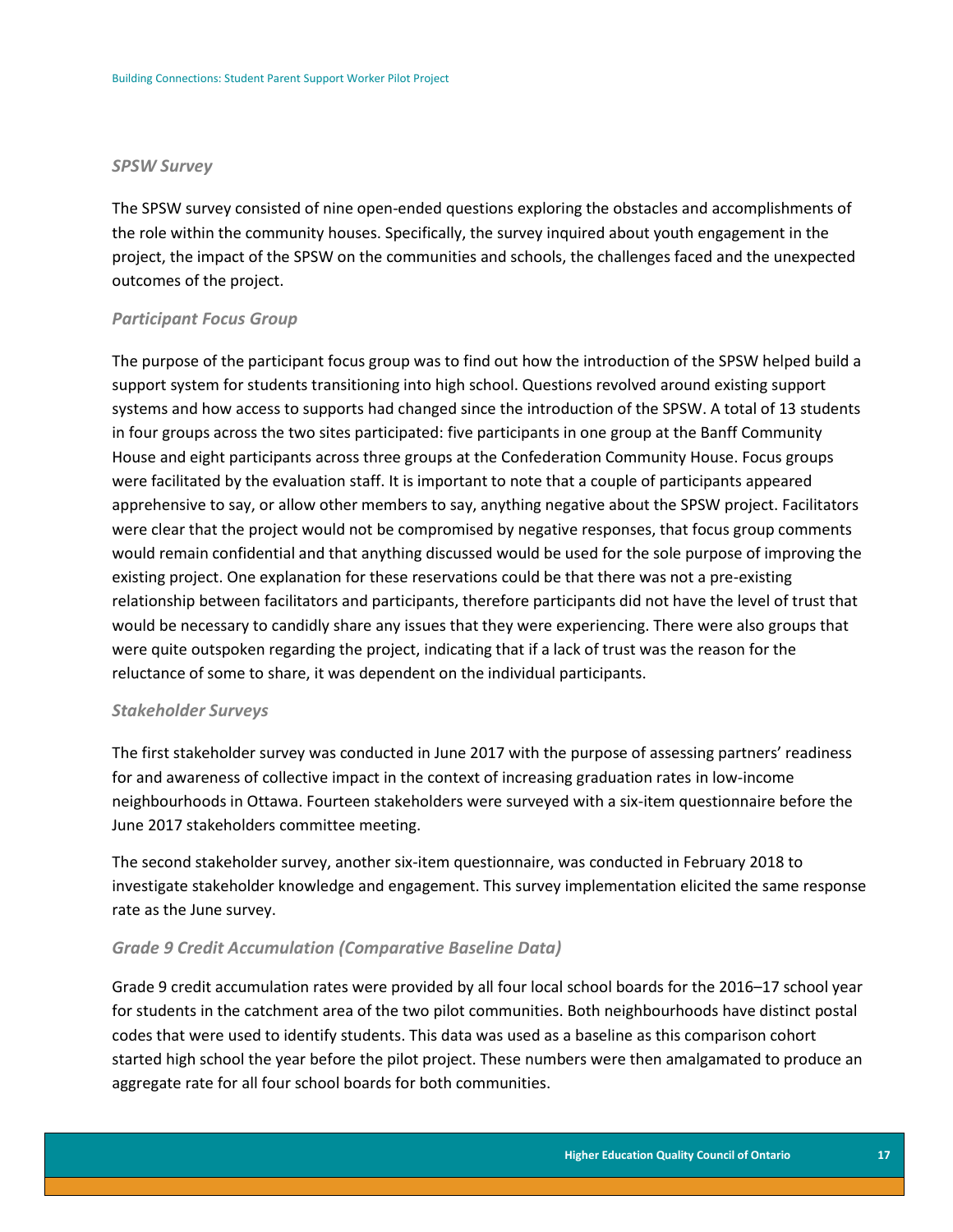Five students captured in the Grade 9 credit accumulation baseline data would have been supported in some capacity when the project opened registration to Grade 9 students in May 2017. These students were only directly connected to the SPSW for approximately one month prior to receiving their final marks and made up a relatively small percentage of the sample size (17%). Because of this, it was decided that this comparative baseline data would still be used as the SPSW's impact on students represented by this data would have been minimal.

#### *Participant Academic Data (Semester 1 report cards, 2017–18 School Year)*

#### All 21 participants in the program provided their report cards.

#### *Stakeholder Engagement (Stakeholder Attendance at Convening Stakeholder Meetings)*

Unique stakeholder attendance at each of the six stakeholder meetings was tracked. Stakeholders sending more than one attendee to a meeting were tracked as a single participant.

#### *Limitations*

As mentioned before, there is an inherent selection bias in the enrolment of students as those that were already connected to existing programming were more likely to register in the SPSW program. The project did attempt to mitigate this by reaching out to students through other means, but this bias still remained. In addition, program participants who opted to complete the evaluation requirements self-selected, further amplifying the selection bias in the current study. In future evaluations of this sort, this selection bias could be reduced by adding selection criteria such as the formal assessment of risk factors prior to program registration. Variations in outcomes could also be theoretically tested in evaluations of similar programs in order to predict what the likely effect of a selection bias would be in this setting.

Due to the timing and duration of the funding for the SPSW pilot project, the timeline of this evaluation was very short. Consequently, pre- and post-test surveys implemented with program participants were conducted over the course of only four months, which is likely too short a timeline to expect to see outcomes resulting from the current program.

A further limitation is a result of the very nature of developmental evaluation. It was a priority of the evaluator to promote participant, parent and SPSW engagement in the program rather than alienation due to complicated questions and tools. Feedback from all those participating in the evaluation tools was considered and modifications were made, leading to discrepancies in scales and question wording so that items had to be recoded to conduct analyses.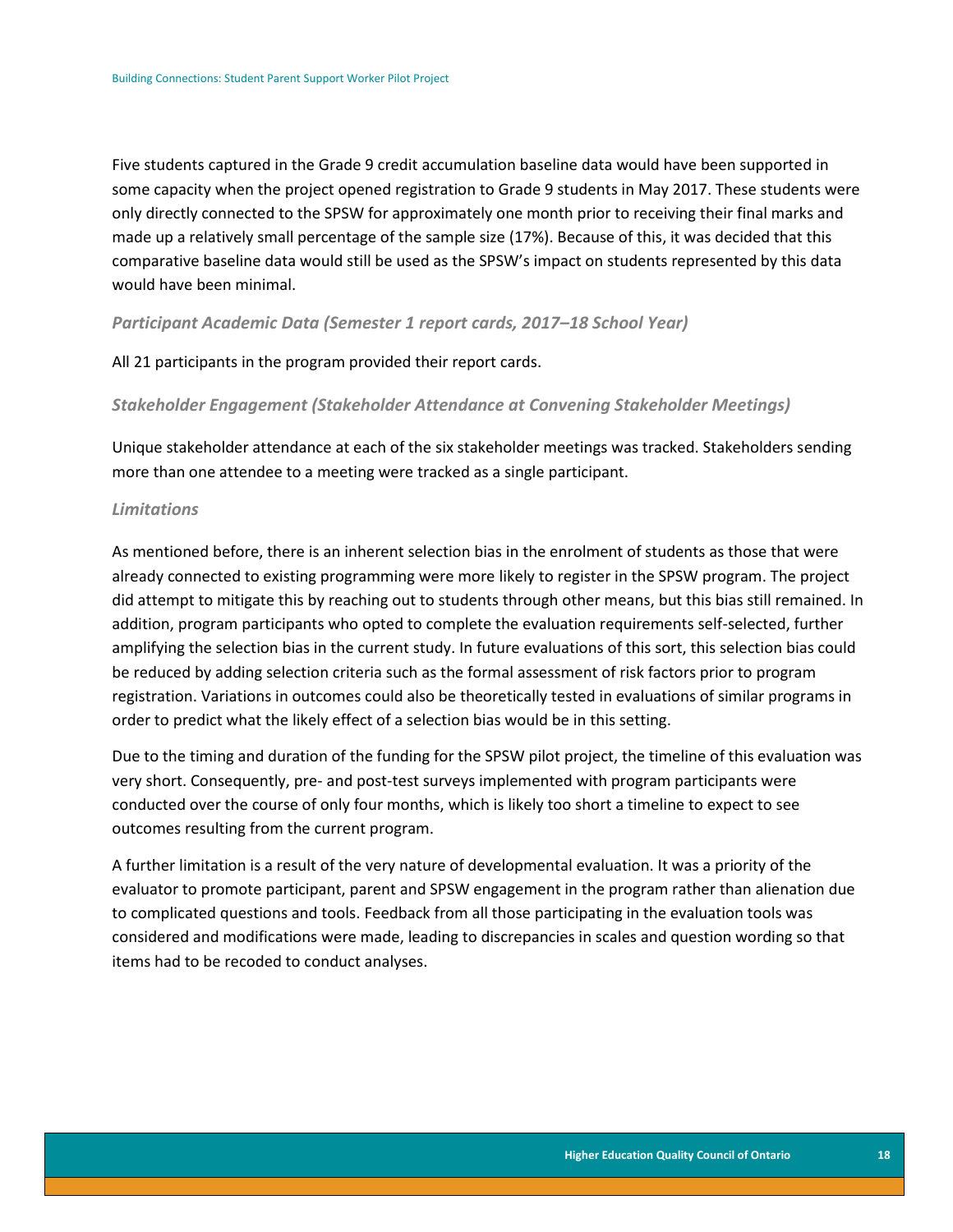Retrospective pre-tests were used to survey parents due to the challenging nature of engaging parents in community programs. While retrospective pre-tests can be vulnerable to the social desirability bias, hindsight effect and effort justification, they have been shown to be at least as valid as traditional pre-tests due to the response shift bias and pre-program assumptions gained by pre-test content (Klatt & Taylor-Powell, 2005). There is also limited evidence to support retrospective pre-tests providing a more accurate measure of change (Pohl, 1982).

Limited resources and timelines prohibited a deeper investigation of the intensity of the interactions between the SPSW and program participants. Future evaluations of the SPSW program could build on the current findings and investigate the nature and origins of these interactions in more detail.

### <span id="page-19-0"></span>**Data Report**

<span id="page-19-1"></span>**SPSW Pilot Process Evaluation**

#### *Host Agency Feedback*

The biggest obstacle identified by the community houses was ensuring that the SPSW had predictable and regular hours in the community house. Extenuating circumstances and conflicting demands often required the SPSW to modify his schedule. This proved to be a challenge for the youth and the community house as youth depend on knowing when they could connect with the SPSW. Other than this logistical issue, the community houses reported that there were no obstacles in having the SPSW on site. In fact, according to the community houses, having the SPSW on-site built continuity in the services and supports that were available to youth, which enhanced their programming. The enhancements described by the community houses include; relevant programming for older youth (13 and 14 year olds), enhanced academic supports for youth and increased relationship building capacity. The SPSW also provided a capacity to link directly to schools. Community houses reported that the SPSW was the critical link in their neighbourhood, through which youth could be directly connected to the community at large and supported in a holistic way, rather than in a fragmented way as it had previously been. The biggest achievement listed by the community houses was the SPSW's ability to build relationships with traditionally hard to reach youth which allowed parents to feel more comfortable sending their children to meet with the SPSW. The community houses also reported receiving a lot of inquiries from local families about their children attending and getting support from the SPSW program. Community houses reported that they did not anticipate the level of interest that the project garnered.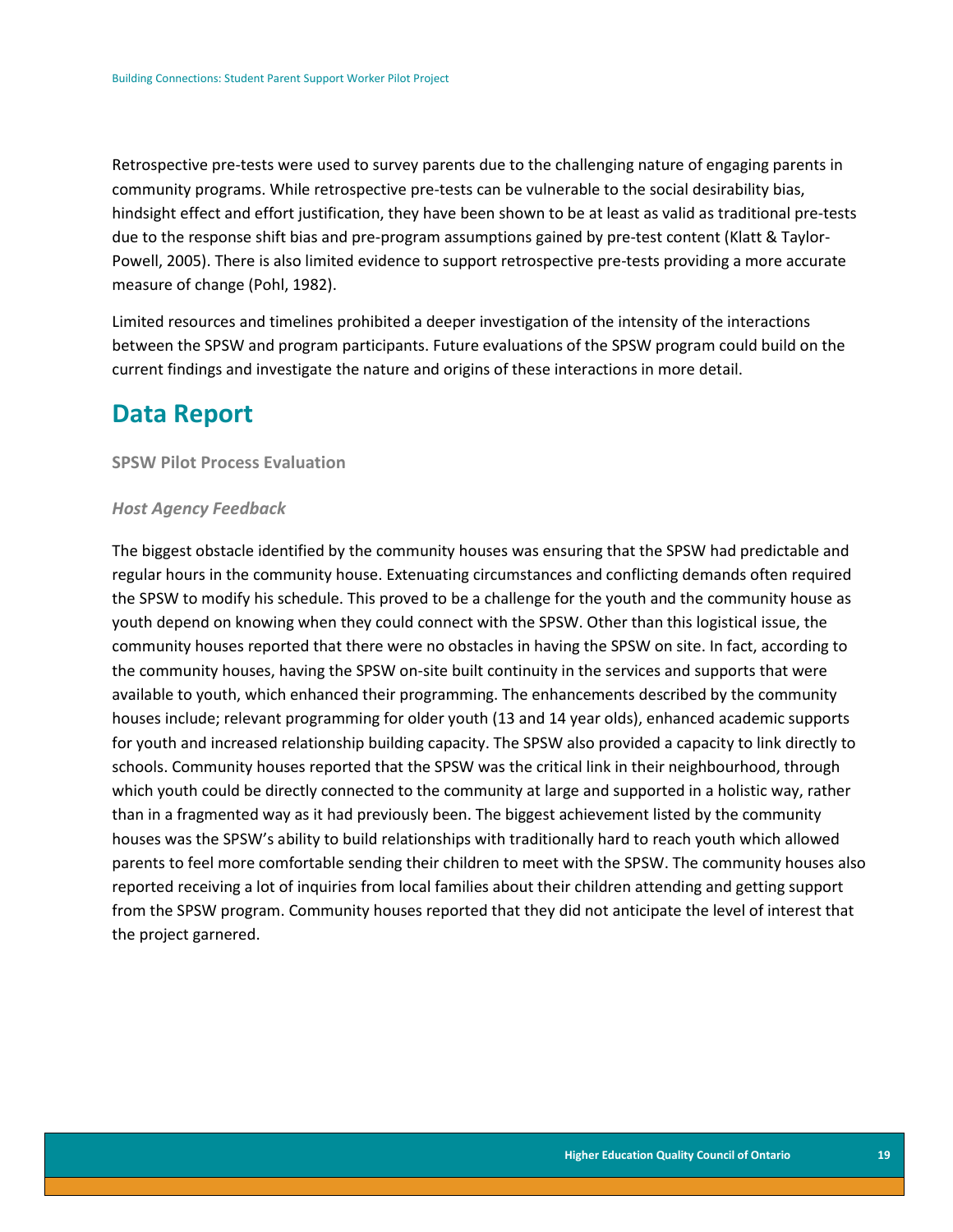#### *Nature of Project Interactions*

The provision of academic and goal-setting support by the SPSW seems to be an effective method of building trusting relationships with participants. Research on increasing trust between students and teachers shows authenticity and credibility are the two key determining factors (Brookfield, 1990). Developing, building, and strategically investing in relationships with youth consistently demonstrate a return on investment in their increased physical, emotional, intellectual and social growth. Social trust can have an influence on student attendance and commitment to learning, particularly in disadvantaged urban schools (Bryk & Schneider, 2002). Research also shows that the process of goal setting improves students' learning and motivation, empowers the goal-setter and, particularly in low achievement groups, enhances student performance (Zimmerman, 1990; Elliot & Fryer, 2008; Mirsano et al., 2010). In addition, by providing academic support, the SPSW was helping participants to develop important skills that influence academic success, such as sustained attention, persistence and focus (Locke, Shaw, Saari & Latham, 1981; Dewett, 2007; Page-Voth & Graham, 1999). Thus, in addition to building trust, these supports can lead to improved academic outcomes.

The SPSW pilot appears to have successfully engaged youth. Seventy-six percent of youth set goals with the SPSW over the course of the year and 6% reported that they planned to do so at some point in the future. Goals generally fit into the following categories: vocation-related goals (42%), goals pertaining to volunteer hours (25%), academic goals (17%) and recreation-related goals (17%) (See Appendix 2). Of those who set goals, 27% reported that they had fully achieved the goals they had set and 47% reported that they had partly achieved the goals (Figure 2). Sixty-four percent of youth reported that the supports the SPSW provided were academic in nature and parents reported an increase in their child's access to academic supports over the course of the SPSW pilot.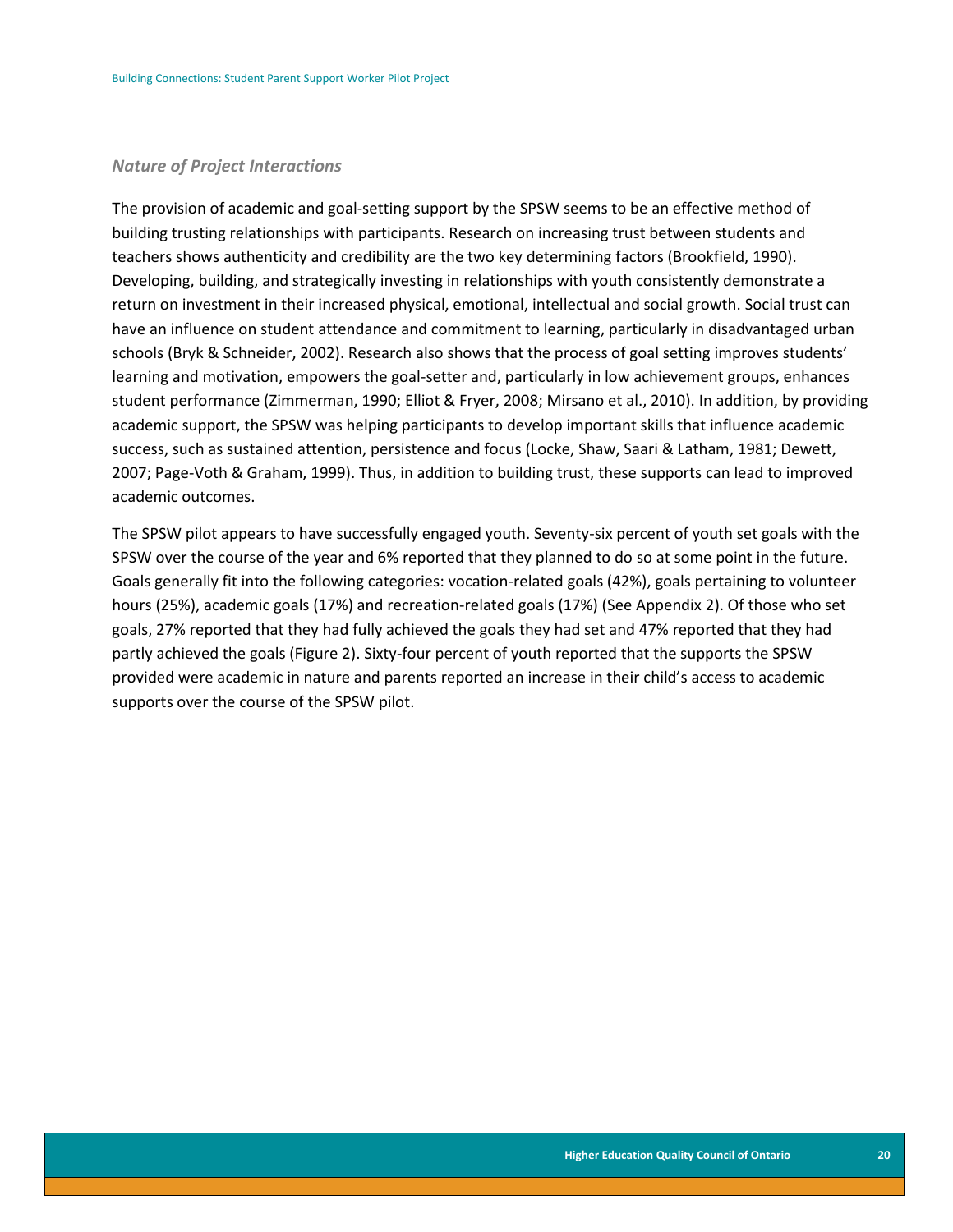

#### **Figure 2: Youth Achievement of Goals Set with SPSW**

All participating students reported that support was more accessible in the community since the SPSW was introduced. As noted previously, the support provided to them by the SPSW was primarily academic (64%), however, vocational support (18%), support with recreation (9%) and access to resources (9%) were also increased by the presence of an SPSW in the community house. Despite most participants having a solid, existing support system, the SPSW was able to successfully address unresolved challenges such as access to recreational programs, support in finding part-time jobs, and connecting to volunteer positions. In addition, the SPSW successfully coordinated a summer basketball league for female participants in the community over the summer. The SPSW was able to register the team in a league and was able to get partner support to provide free transportation to and from practices, games and tournaments. Many students on the SPSW's caseload participated on this team and the opportunity proved to be a great relationship building activity.

The SPSW was able to assist students with job search support by working with youth on resume development, job search strategies and mock interviews. The SPSW reported that this proved to be a great way to engage with youth as it involved providing a resource beyond academic support. For youth that were too young to apply for employment, the SPSW encouraged volunteering.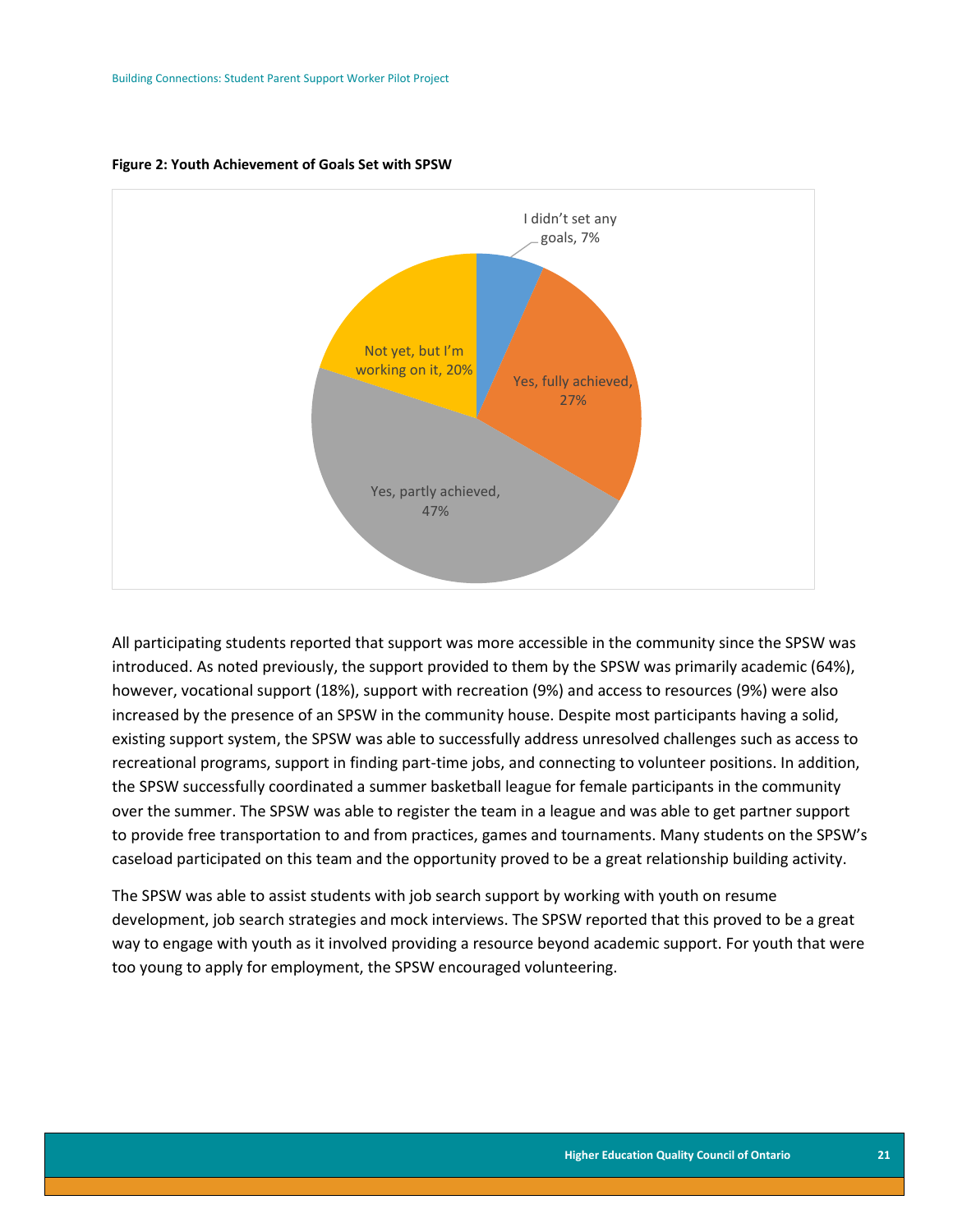With the introduction of the additional staff member at the Confederation Court Community House, the project was able to split by age group so that the older youth had a space specifically for them, rather than a mixed group of all ages as had previously been set up. It was acknowledged enthusiastically in each focus group as having made a positive impact. From the perspective of participating youth, the SPSW was someone who knows what supports are available in the community and how to access them, someone youth feel comfortable turning to if they have a difficult question or are faced with a challenging situation, and someone who was interested and engaged in their academic progress. According to youth, the presence of this individual in their communities made a positive difference. They reported that they were more likely to go to the program when the SPSW was there, and to stay for longer periods of time because, as one youth noted, they "have something to stay for." The SPSW reported that in his view, his primary role was to help students be able to succeed academically. To flourish in this role, the SPSW made sure to be available to participants regularly enough that they gained a sense of familiarity with him to the point where they felt comfortable confiding not just their big goals and challenges, but also their day-to-day concerns.

#### *Coordination Between Services*

Youth reported higher incidences of local community resources directing them to appropriate supports and services after the SPSW pilot, increasing from 32% strongly agreeing that this was occurring to 53% in posttests (Figure 3). Parents of participating youth also reported an increase in agreeing that community resources were directing them appropriately (Figure 3). More than half of youth agreed that there was service duplication in their community to some degree (pre-test, 67%; post-test, 53%) and less than half of parents were aware of whether or not there was duplication (pre-test and post-test 38%) (See Appendix 3). Less than one-quarter of youth reported that there was not duplication in both pre- and post-tests (pre-test, 17%; post-test, 24%) and 15% of parents reported that there was no duplication before or after the implementation of the SPSW program (See Appendix 3).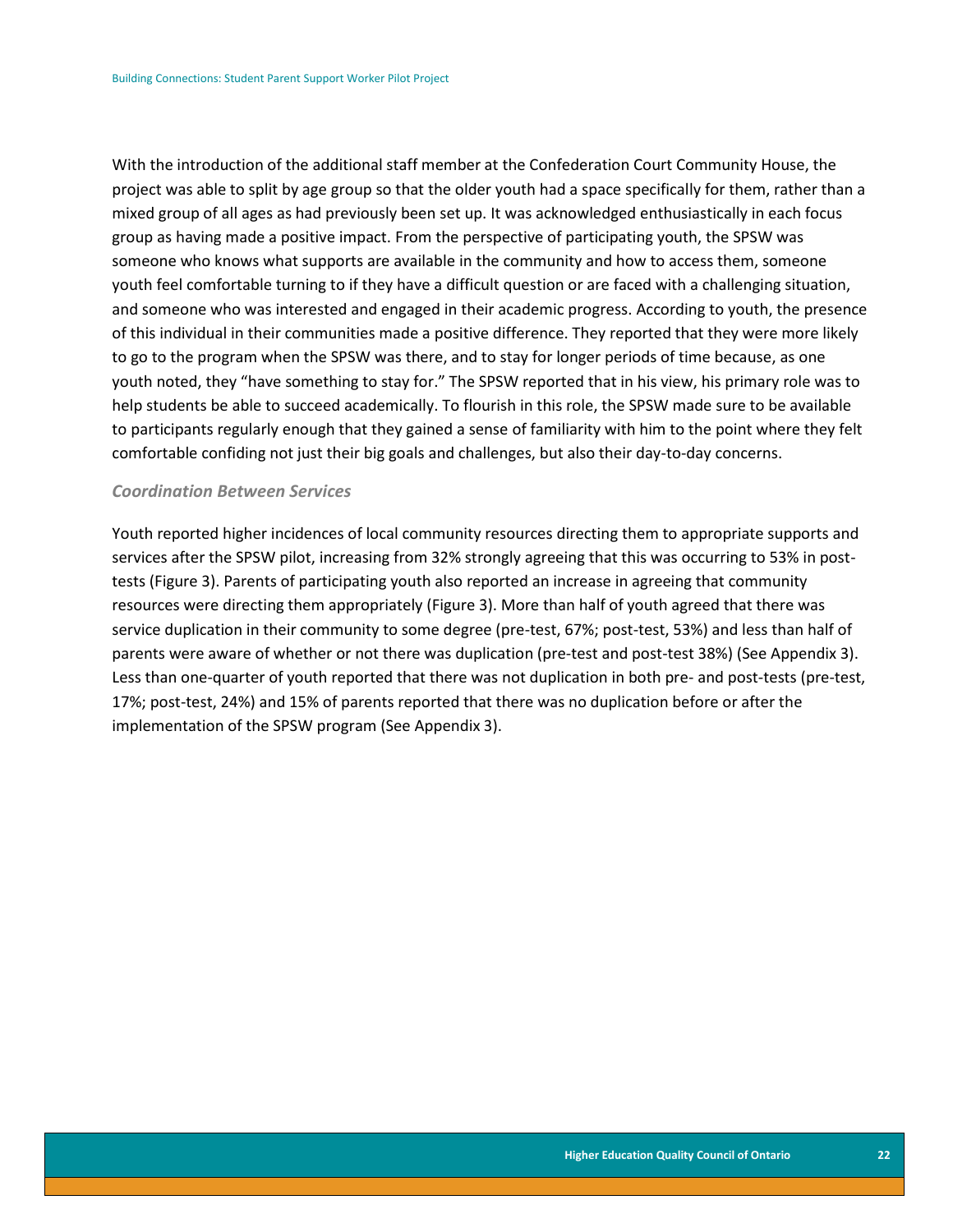

**Figure 3: Community Programs Direct Youth Where to Access Supports and Services**

#### <span id="page-23-0"></span>**Interim Participant Outcomes**

#### *Awareness of Existing Supports*

The percentage of participants who reported that they knew where to go to access services increased over the course of the program (Figure 4). Parents also reported an improvement in their child's knowledge of where to access services over the course of the program; 62% indicated that their child somewhat knew how to access necessary services before beginning with the SPSW project and 69% indicating that their child consistently knew how to access what they needed after participating in the program (Figure 4). Participants' perceptions of their choice of services and supports in the community improved from 25% to 88% after the SPSW pilot (Figure 5). It is possible that the presence of the SPSW in the community had an effect on youth awareness of the choices of supports available to them for their particular needs. Parents did not report a noteworthy increase in their child's choice (Figure 5). When participants were asked about their parents' knowledge of where to access supports after the project implementation, their responses indicated that there is work to be done in building parent awareness. Only 29% of youth were confident that their parents knew where to access supports or services for their child, while 24% of youth indicated that their parent was somewhat aware, not at all aware or that they were unsure of whether or not their parent was aware.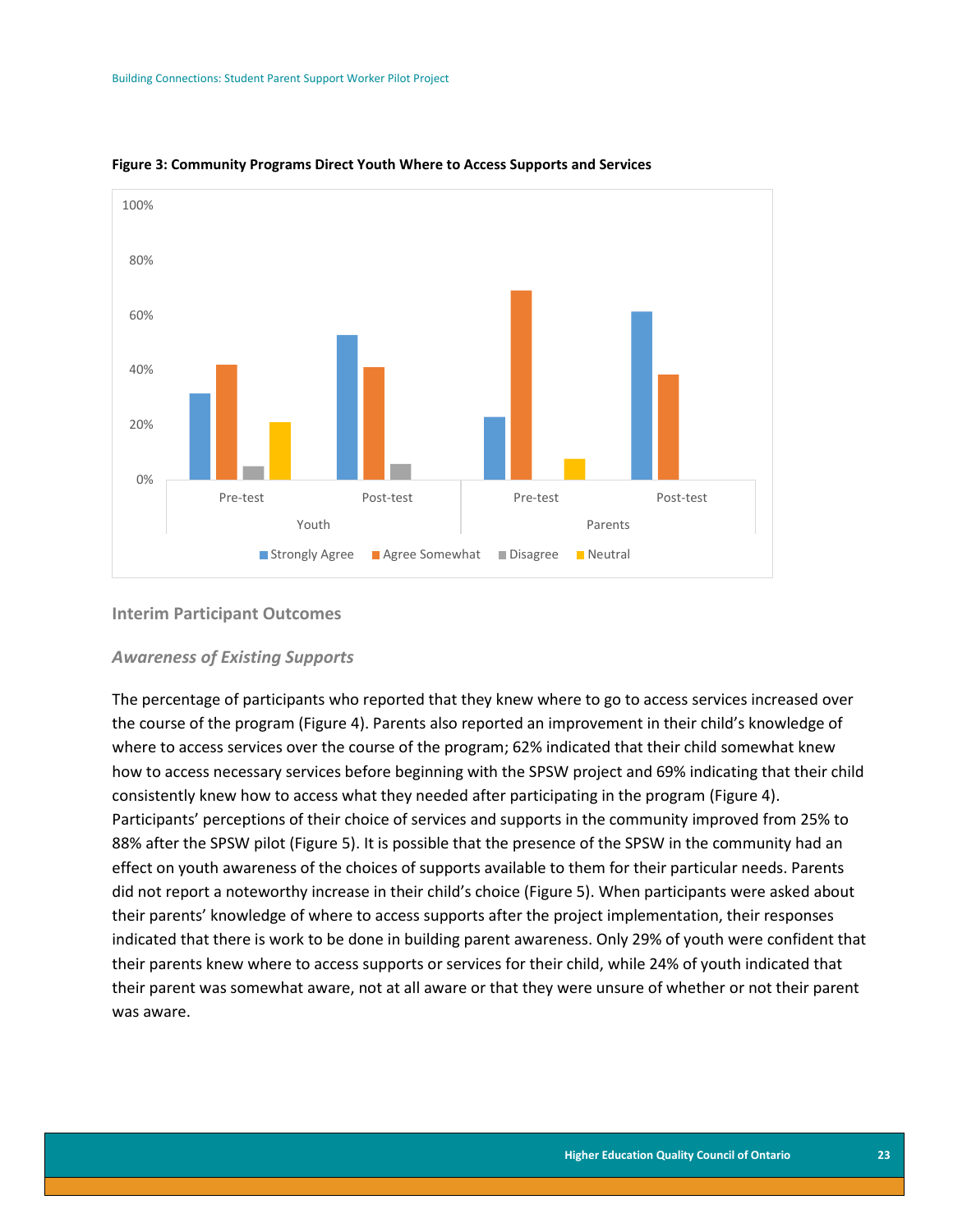There is not much evidence to suggest that parents' knowledge of where to access services increased during the SPSW pilot (Figure 7). Lack of parent awareness was not unexpected, however it is important to further explore this as students with involved parents are "more likely to earn higher grades and test scores, enrol in higher-level programs, be promoted, pass their classes, earn credits, attend school regularly, have better social skills, show improved behavior, and adapt well to school, graduate and go on to postsecondary education." (Henderson & Mapp, 2002). This is possibly due to the short timeframe of the current evaluation but the positive trust built with participants suggests that trust building with parents is likely the longer the SPSW is in the community.

Although there was a group of engaged parents, the SPSW did find it challenging to connect with every parent. He pointed out that over the course of the project he became a resource for all neighbourhood parents, including those without children in the study as many parents would be referred to him with questions regarding their child's education. Over time, it is possible that the levels of social capital built up through such exchanges would result in a deeper level of engagement for the disengaged parents. This may require further attention moving forward.



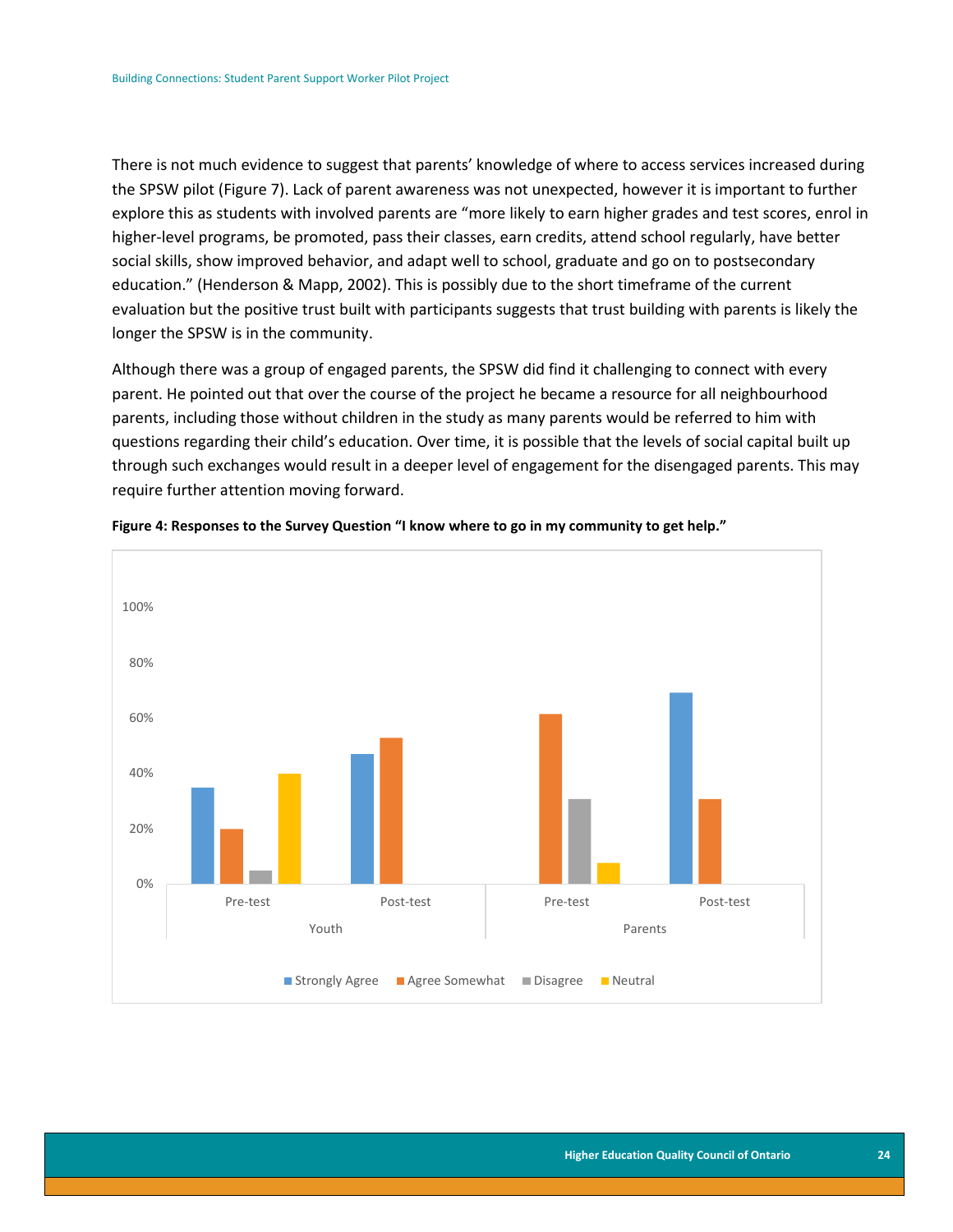

#### **Figure 5: Responses to the Survey Question "I have a choice about the services/supports that I go to."**

#### *Access to Supports and Services*

#### **Student Support System**

Participating students indicated that they had a broad support system to turn to for help or to direct them to necessary supports, even in the early stages of the SPSW project, presumably in existence before the project began. This system included school staff such as teachers and counsellors, community house staff including the SPSW, and parents and peers. When faced with a big decision, 82% of youth said they turned to parents or family members for support. Roughly one-third of participating youth said they would turn to community house staff, including the SPSW, peers or the Internet for support, while 9% of youth reported that they do not have anyone to turn to in this type of situation. Participants reported that simply knowing supports were there was helpful, even if they did not need help with a specific issue.

#### **Peer support**

There were several students who indicated that peers were not a part of their support system and that they would rather wait to discuss problems with a supportive adult. Only 36% of survey participants indicated peers as a support. Some noted that peer support was not as easy to access as support from other resources. That being said, youth support networks appeared to be forming between students who met at community programs and attended the same school. Some of these students reported that they were getting to know each other well and offering support to one another in both their community and at school.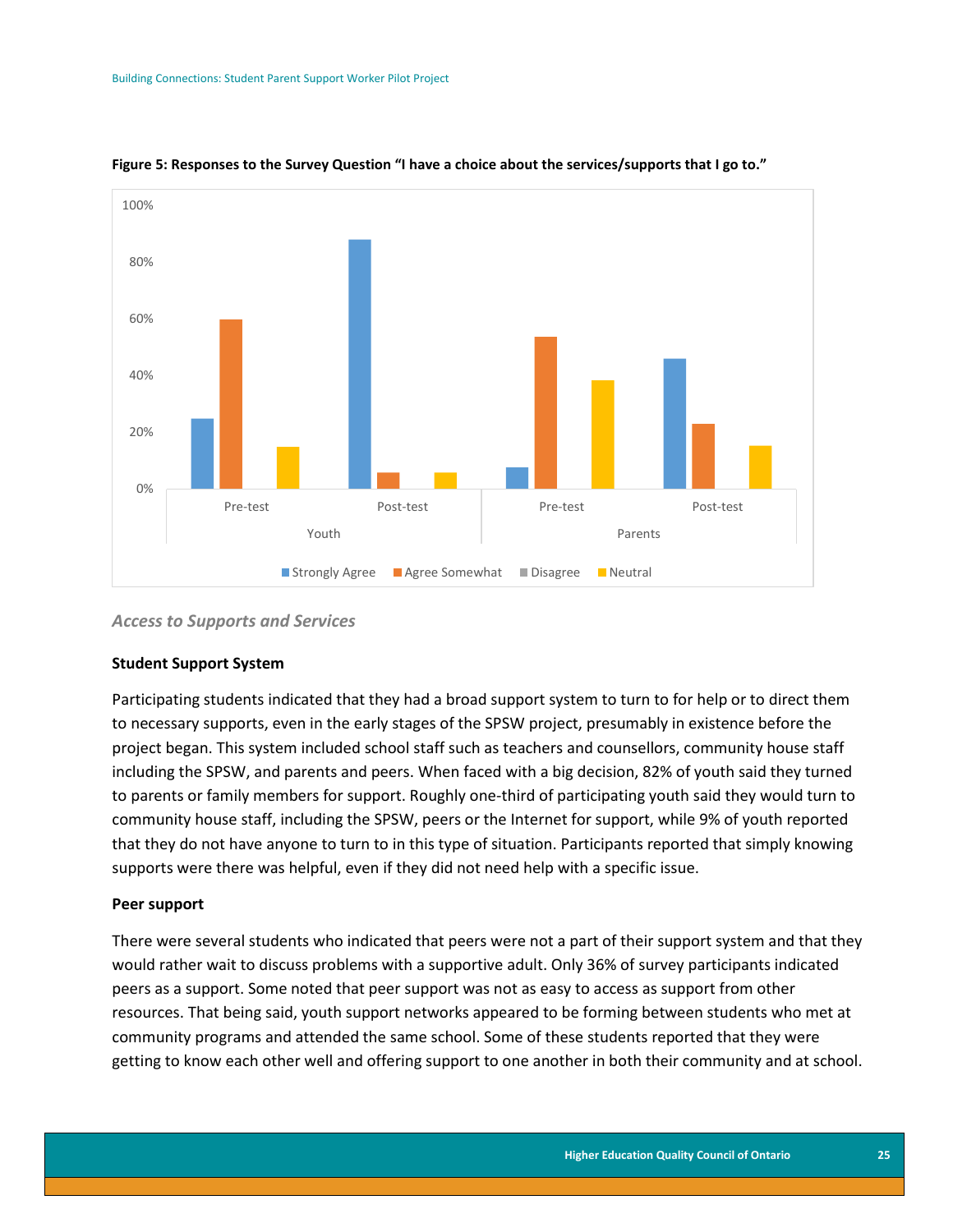This type of youth support system may be an unexpected positive outcome of the SPSW project worthy of further investigation.

#### **Access to Supports**

The SPSW pilot had a positive impact on students' opinions that their community programs provided what they needed (Figure 6). There was also an increase in the number of parents who said their child received the services they need from local community programs over the course of the pilot. Youth reported higher access to academic supports than their parents before the pilot but this difference was reduced over the course of the pilot. This may indicate that parents were unaware of the access that their children had to services before the SPSW project, and that the project succeeded in providing parents with insight into their child's access to programming.





When asked about the specific reasons they were not able to access supports or services before the introduction of the SPSW, 69% of parents reported that services were not available and 15% of youth indicated that the services available were not helpful. Post-tests showed that there were no such barriers to accessing supports. It was observed in focus groups that there was a reluctance on the part of some participants to express critical feedback related to improving the SPSW project. Further investigation into the degree to which students access services and the barriers they experience will be necessary to explore these improvements in access and reduction in barriers beyond just the perceptions of the participating youth.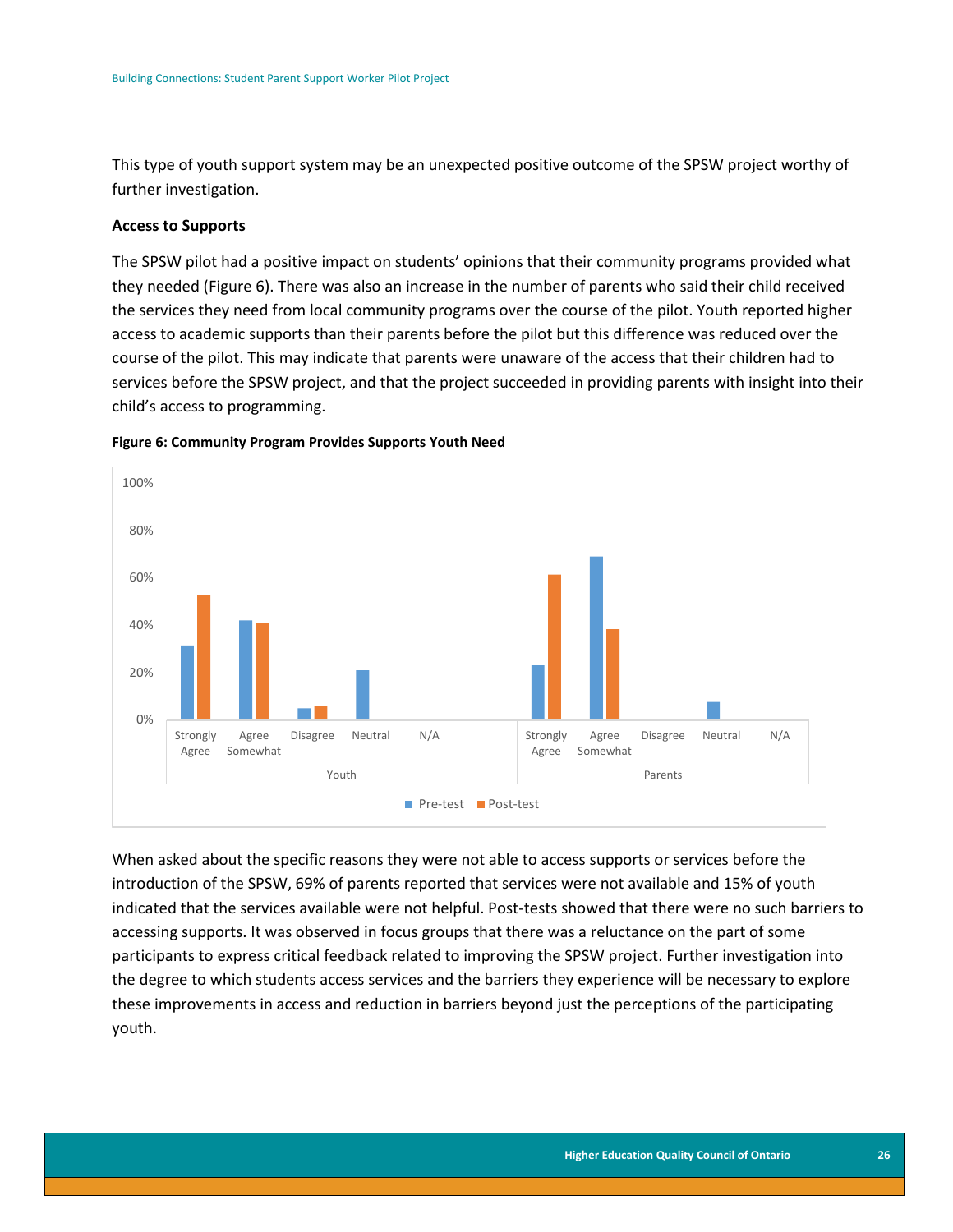#### <span id="page-27-0"></span>**Long-term Participant Outcomes**

#### *Academic Engagement*

According to participants, their grades and test scores have improved since the SPSW has been present in their community. According to participants, the reasons for this improvement include: improved understanding of course material, improved confidence, increased homework completion, ongoing feedback from the SPSW regarding academic progress and improved access to supplies and support. This also appears to be further corroborated by the credit accumulation data outlined below.

The SPSW outlined the process he used when he began working with each student. Students were expected to create their own schedule based on their expectations, and both he and the youth would sign it, like a contract. They would regularly go over goals and possible struggles to come up with a plan for the participants' success. The SPSW maintains that the youth have a considerable amount of influence over what happens in the SPSW project. This is a unique aspect of the project. Supports and resources were accessed to build on the unique strengths of the students and to address their individual barriers to experiencing success. The project had the capacity to be fluid and not be confined to a one-size-fits-all approach that was static in its delivery.

In addition to feeling engaged academically, all participating students contributed to their community by either volunteering or fundraising. However, despite this high rate of civic engagement, only 36% felt that young people were valued in their community. This was a theme that came up over the course of the evaluation and may be an area for further investigation in future evaluations.

#### *Academic Improvement*

Having the SPSW on site appears to have encouraged accountability among youth regarding their academic outcomes. Youth in the project may have a vested interest in succeeding because they have a caring adult who is continuously connected to their school, provides or arranges supports targeted to their needs and has an expectation that they will succeed. The SPSW creates a system within which youth develop an increased knowledge and ability to perform well, which can improve their confidence in their own abilities, and help them become more capable of and committed to completing the schoolwork required of them. The presence of an SPSW appears to have promoted the formation of trusting relationships with a positive adult role model and engagement of students in their community. In addition, the SPSW reported that the biggest impact of his position on local schools was that the teachers and principals had a contact they could reach out to when they had a difficult time reaching a particular student.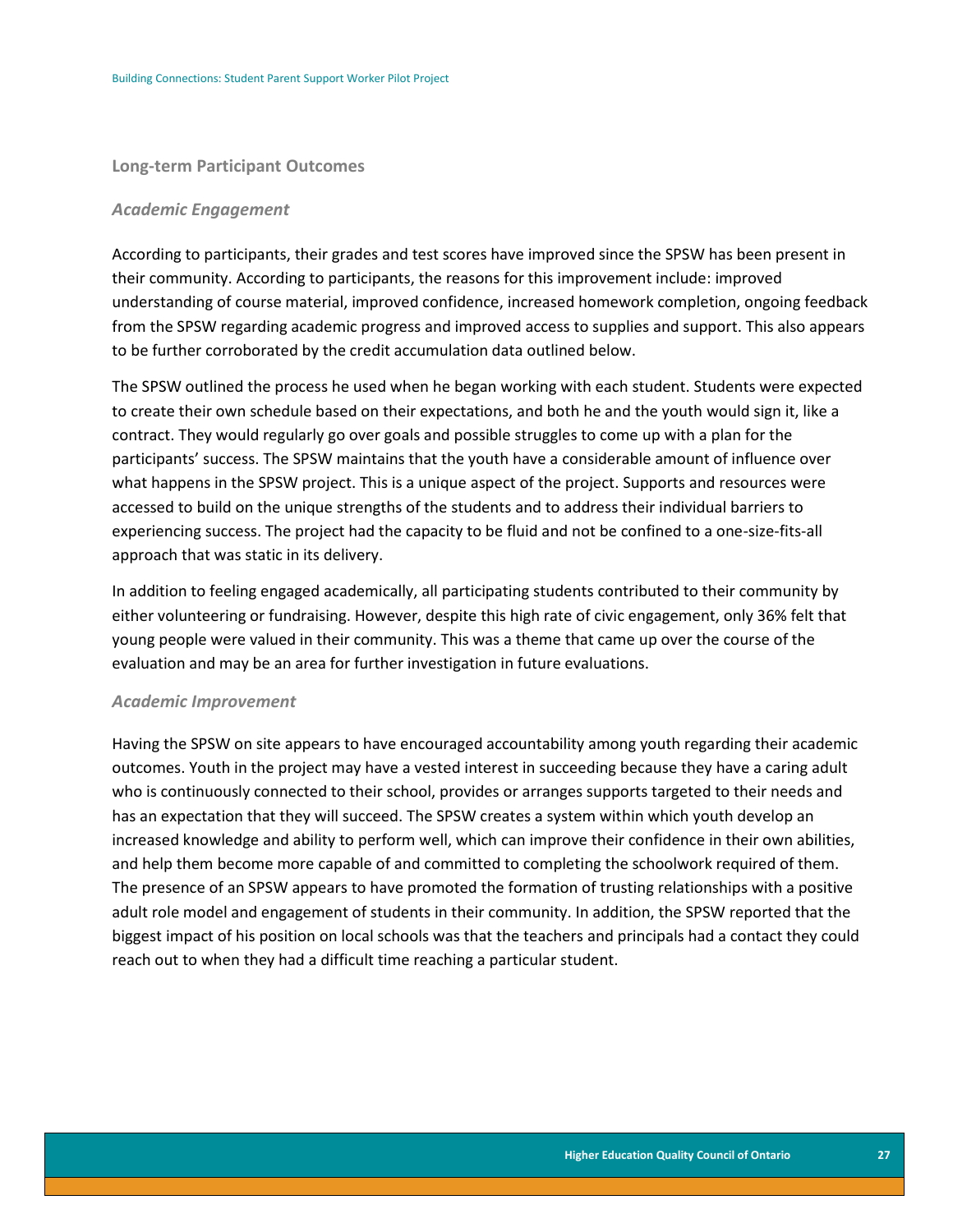#### <span id="page-28-0"></span>**Collective Impact Process Evaluation**

#### *Stakeholder Attendance*

Over the past two years the Equity in Education collective impact initiative has hosted six convening stakeholder meetings. The stakeholders at these meetings included representatives from local school boards, community health and resource centres, youth serving agencies, funders and youth with lived experience. For tracking purposes youth with lived experience were recorded as one stakeholder.

Stakeholder participation at the meetings has remained consistent (an average of 21.5 stakeholders were represented with a high of 24 and a low of 19). Over the course of the two years, 35 stakeholders have attended at least one meeting. It should be noted that these numbers reflect unique stakeholders represented (i.e., if one organization sent two representatives they were only counted as one stakeholder in attendance) and not attendance numbers.

#### *Stakeholder Readiness*

#### **Readiness for Collective Impact**

All surveyed stakeholders agreed (67% strongly agreed, 33% agreed) that collective impact was the right approach to increase graduation rates in low-income neighbourhoods in Ottawa. The expectation was that the collective impact initiative would allow the community to focus on vulnerable populations to address inequities and prevent further marginalization. Stakeholders commented that the complex system currently in place was one of the biggest barriers to increasing graduation rates and suggested that a collective impact approach would have the potential to change the rules and introduce mutually reinforcing activities to benefit all stakeholders. The importance of the initiative being long term in order to be effective was also noted. In addition, the importance of a dedicated staff member to lead the initiative was also noted by several stakeholders.

Stakeholder comments represented a hopeful sense that the Equity in Education collective impact initiative was a step in the right direction toward successfully increasing graduation rates. Stakeholders noted funding and capacity as barriers to the ability to collaborate as well as to keeping graduation rates a priority when pressing issues such as risk of homelessness and food insecurity take precedence. Partners pointed to a need for a common goal and a review of the evidence as next steps in moving forward as a community, mirroring two important conditions of a successful collective impact initiative (Kania & Kramer 2011).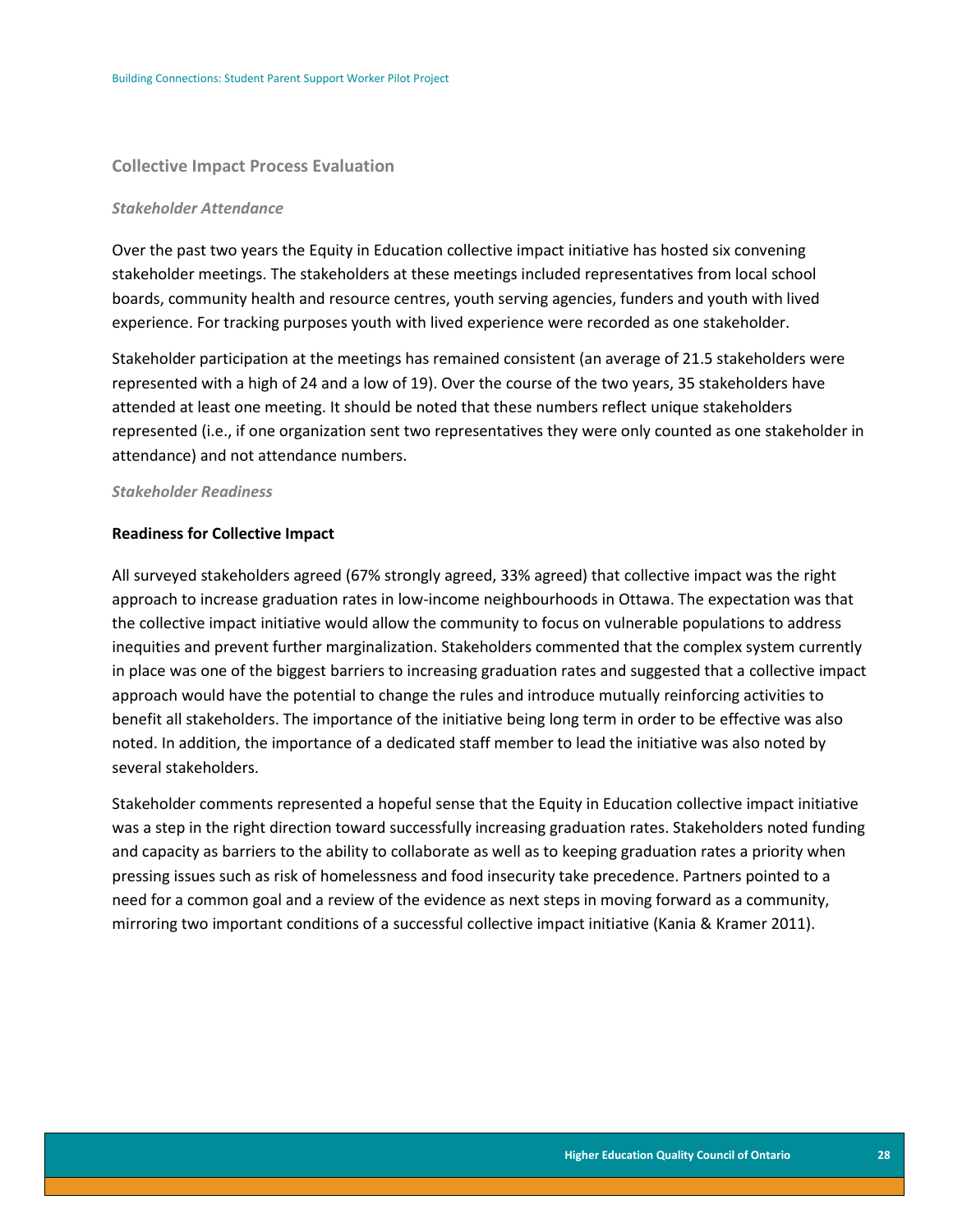## <span id="page-29-0"></span>**Discussion**

#### <span id="page-29-1"></span>**SPSW Project Process Evaluation Summary**

Academic support and goal setting appeared to engage students in this project. Most of the participants set goals during the pilot and many achieved them, at least in part. The SPSW's role in the community and in working with the youth was fluid and varied depending on the individual as well as emerging needs in the community.

In addition to providing academic support to the participating students, the SPSW was also tasked with researching and facilitating social recreation opportunities, career and job search programming as well as gender specific programming (e.g., boys' group), which was made available to all youth in the communities. This flexibility in program delivery was really appreciated by the host agencies as it allowed them to meet the needs of more students. It also allowed the SPSW to develop trusting relationships with students through the delivery of programming that met their individual needs.

According to students, overall access to support was easier after the SPSW was introduced. Youth stated that it was particularly beneficial to be able to access the SPSW's knowledge of what services are out there and how to access them. Youth reported that they are more likely to participate in the programming at the community house when the SPSW is there, and that they are likely to stay for longer periods of time. In addition, the introduction of the additional staff member did allow the delivering agencies to provide more programming and space specifically for the older youth, rather than a mixed group of all ages.

Parents acknowledged that they had a deeper understanding of what supports were available at the community house. They were also more confident in sending their children to the community house as they knew it could support them in achieving greater success at school.

#### <span id="page-29-2"></span>**SPSW Pilot Outcomes Summary**

The academic outcomes of participating youth appears to indicate that the SPSW project had a positive impact. While the limited timeline, small number of participants and availability of data prevents this report from making any definitive statements regarding the efficacy of the project, the credit accumulation rates of the participating youth coupled with survey responses and focus group feedback indicate the SPSW project had positive effects.

The SPSW's support of students in switching from Applied to Academic courses when starting high school warrants further investigation. This choice has a long lasting impact on student's future postsecondary and career options. Further research into this topic should be facilitated by the recent mandate issued by the Ontario Ministry of Education to disaggregate data to better understand student outcomes as they relate to marginalized youth (Ministry of Education, 2017b.)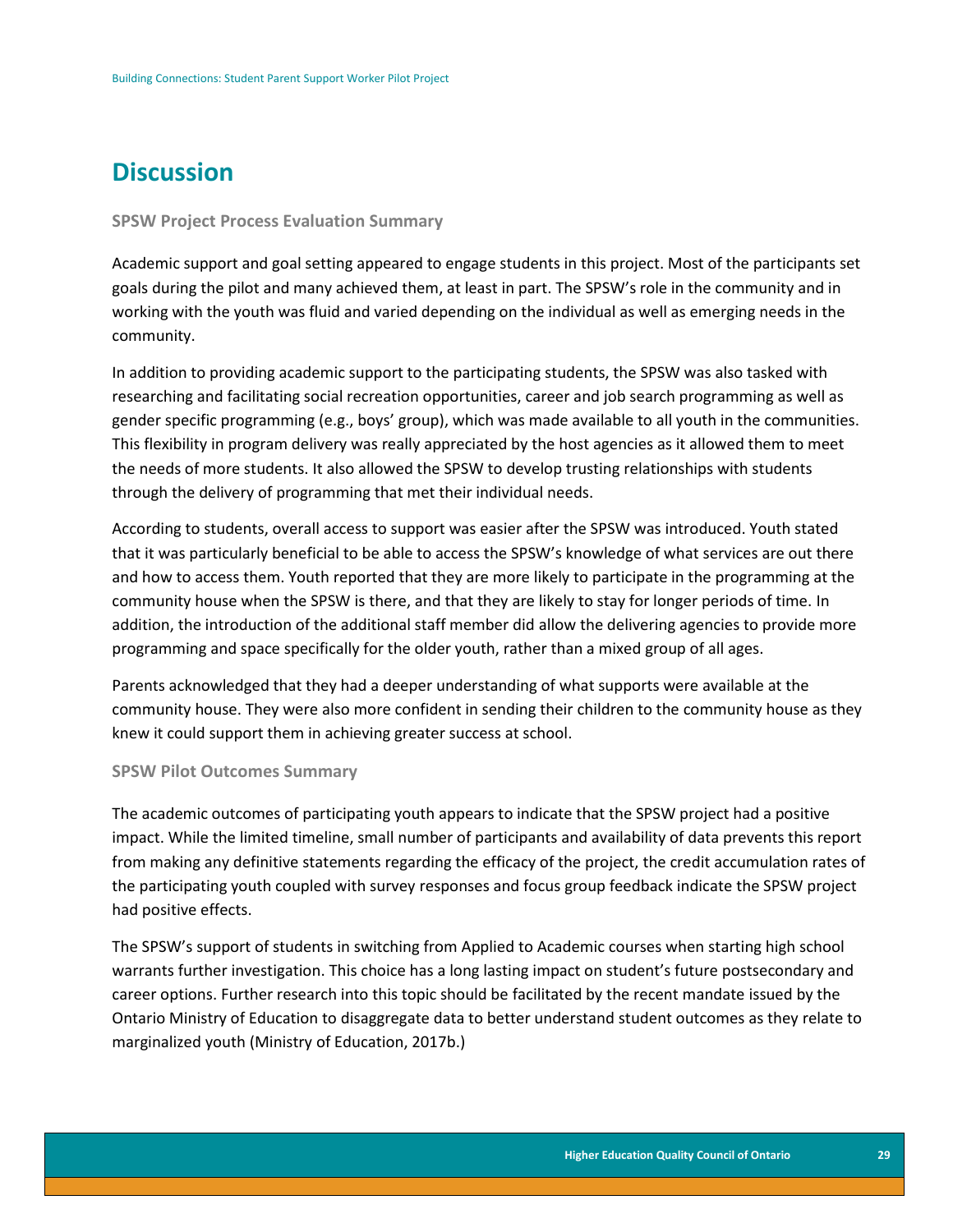The presence of an adult role model who was interested in their academic progress and to whom students wanted to demonstrate positive academic results was reported to have motivated participating youth to make an extra effort to succeed at school. This fact warrants further exploration. Understanding what unique characteristics of the SPSW increased engagement and motivation in this area would help support developing best practices in similar type of roles. For example: Was the SPSW effective in inspiring motivation and engagement in these youth specifically because the SPSW is not the student's parent or teachers? What is different about this role versus other caring adults in their lives? Did the cultural background/lived experience/age of the SPSW play a role in their effectiveness in this position?

It appears that the SPSW succeeded in letting parents know more about the community supports and services available to their child. Parents showed increased perception of access over the course of the SPSW program, in particular the access to academic supports.

Youth perceived an increase in the choices of supports available to them after the introduction of the SPSW. Participating youth began the year with a broad support system, even prior to the introduction of the SPSW, wherein most of them expressed feeling comfortable turning to their parents for support in a time of need. This was not an unexpected result as adequate resources, capacity of after-school programming as well as a history of partnerships were part of the criteria in choosing pilot communities. Peer support seems to be a complex notion that requires further investigation to determine how it best fits into a youth's system of support. Participants saw an increase in the appropriateness of the various supports and services they received over the course of the project and both parents and youth felt that service coordination among community agencies had improved during this time.

Youth reported feeling a sense of accountability to the SPSW, which increased their motivation to succeed academically. The SPSW communicated with participants' schools on an ongoing basis, in the hopes of providing a better understanding of the supports they need, which in turn could improve confidence and lead to improved work habits. Participants reported already seeing improvements in their test scores over the course of the first term of the current school year.

#### <span id="page-30-0"></span>**Collective Impact Process Evaluation Summary**

Stakeholders originally engaged in the Equity in Education collective impact initiative to connect and learn from one another. Learning and sharing continue to be the primary reasons for partner engagement.

Stakeholders have indicated an interest and willingness to use a collective impact approach to address the issue of low graduation rates in low-income neighbourhoods in Ottawa. A common agenda and a common language seem to be the expected next steps in moving forward in our effort to increase graduation rates. Respondents seem open to contributing their resources and expertise to the initiative and several have expressed an openness to adapting their current practice to align with the common goal of Equity in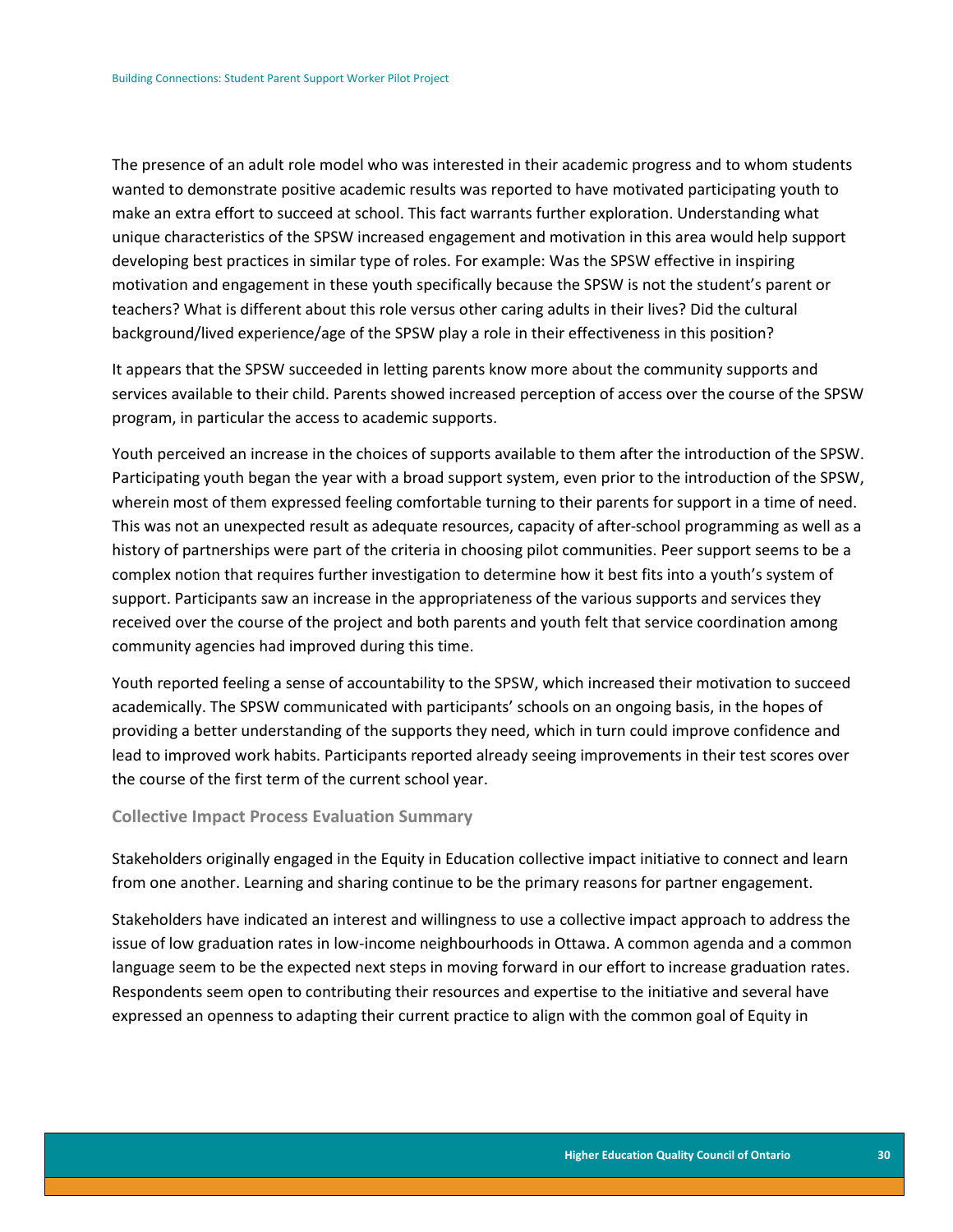Education. The most obvious barrier to moving forward seems to be funding; more specifically, the lack of human resource capacity to fully participate, as well as the tendency to shift funding and human resources to more urgent issues when they arise. It is especially important that those partners with capacity are willing to use their resources to move the common agenda forward, for example, facilitating shared learning, opportunities for shared training and syntheses of shared learnings. An evaluation of the collective impact process itself was also noted as a priority.

### <span id="page-31-0"></span>**Next Steps**

The one-year timeframe of the initial SPSW pilot project produced results that appear to demonstrate a positive impact on the youth and families in the program. It would be difficult to definitively draw direct links between the SPSW role and student success outcomes due to the sample size of the youth involved and the data that the researchers had access to. Much of the first year of the pilot was spent creating relationships with youth and their families and getting community buy-in for the program. A lot of time was also spent researching and establishing partnerships to better serve the youth. Therefore, it was a priority of this initiative to find continued funding to build upon this work and more thoroughly evaluate this project and its impact.

At the outset of this pilot there was a plan to establish a community of practice related to evaluation. When this idea was presented to stakeholders it was met with mixed reactions. Some stakeholders acknowledged that this was necessary but many expressed concern that there were already opportunities to get basic support in program evaluation. Stakeholders felt that the proposed evaluation community of practice may prove to be a duplication of resources. Also, the stakeholders thought that promoting the use of evaluation and shared measurement tools would be better received if it was combined with work on concrete issues at a neighbourhood or systems level that were tied to pilot projects or existing programming, so that these topics could be explored in real time and work could be completed in practice.

In an effort to continue the work and research that has been taking place over the last year, and to provide more opportunity to learn from tangible interventions, Equity in Education applied for and was successful in receiving three additional years of funding to continue the current pilot project as well as scale this intervention to two additional communities across the city. Each of the three pilots will explore different ages and stages of intervention and will give a clearer picture of the impact of the role of the SPSW. In addition to further evaluating the role of the SPSW and the impact this role has on the educational outcomes of youth, these three pilots will also explore how systemic barriers manifest differently depending on cultural background, immigration history, family composition and homelessness risk. This will enable the Equity in Education initiative to increase the communities' understanding of how to best serve youth from different demographics.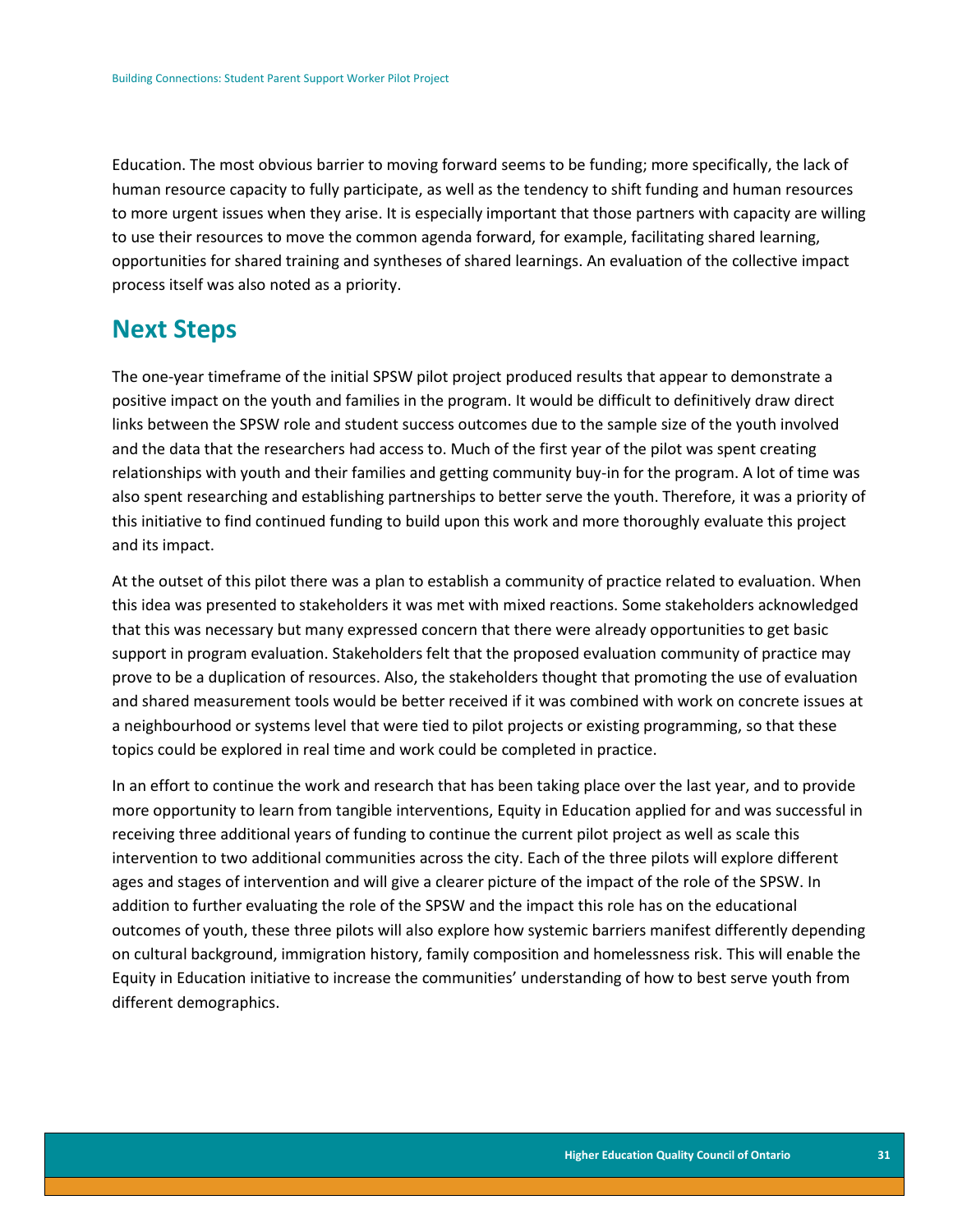Stakeholders have also indicated that they are ready to begin identifying and working in the specific action areas outlined above. Stakeholders are very excited to see the initiative playing a role in piloting prototypes. This allows them to see their feedback and work being translated into tangible interventions on the ground. The stakeholders are excited to move from the convening stages of collective impact. As one stakeholder commented, "It seems that many collective impact initiatives have trouble moving from evaluating whether or not they are a collective impact initiative." The Equity in Education initiative wants to leverage the funding received for the expansion of the SPSW project to further engage stakeholders in developing Equity in Education. These three separate pilot projects will be used as a catalyst to engage stakeholders in neighbourhood-based and city-wide action groups. Work over the next three years will evaluate the best engagement strategies to build appropriate membership around these tables. In addition, evaluation plans will be developed with these groups to capture and share best practices to ensure learnings from the groups and the pilot projects are effectively shared amongst the different stakeholder groups.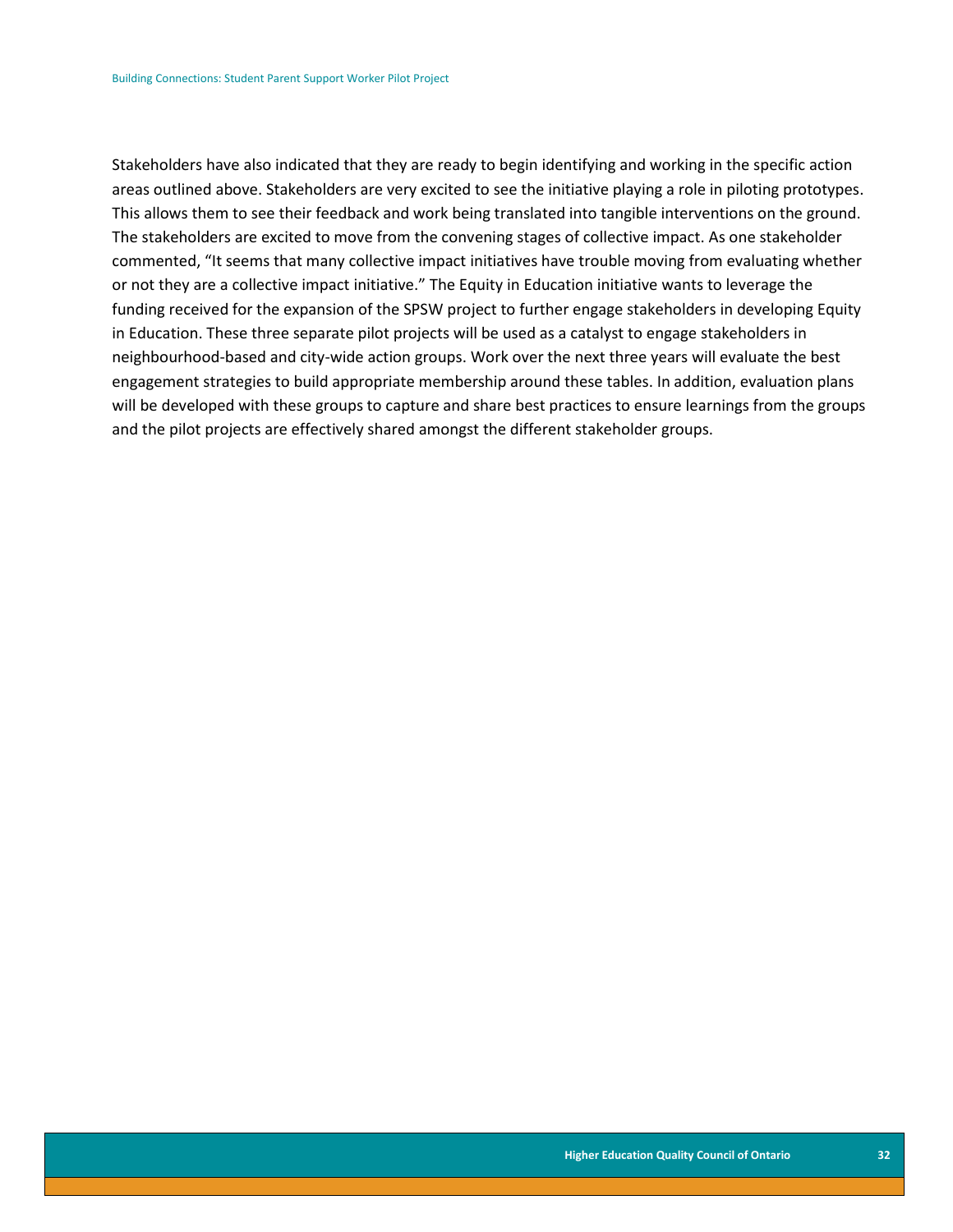### <span id="page-33-0"></span>**References**

- Allensworth, E. M., & Easton, J. Q. (2007). *What Matters for Staying on Track and Graduating in Chicago Public High Schools.* Consortium on Chicago School Research At The University of Chicago.
- Brookfield, S. D. (1990) The Skillful Teacher. San Francisco: Jossey-Bass.
- Bryk, A. & Schneider, B. (2002) Trust in Schools: A Core Resource for Improvement. New York, NY: Russell Sage Foundation
- Cabaj, M. & Weaver, L. (2016) *Collective Impact 3.0-An Evolving Framework for Community Change.*  Tamarack Institute. Community Change Series 2016. http://cdn2.hubspot.net/hubfs/316071/Events/CCI/2016\_CCI\_Toronto/CCI\_Publications/Collective\_ Impact\_3.0\_FINAL\_PDF.pdf?hsCtaTracking=2004d74b-f861-48af-855d-eb4a9ccb22a4%7Ccbe8119ae05c-43a8-afec-12498cea1f11&t=1472671593093
- Christenson, S. L., Sinclair, M. F., Lehr, C. A., & Godber, Y. (2001). Promoting successful school completion: Critical conceptual and methodological guidelines. *School Psychology Quarterly*, *16*(4), 468–484.
- Christenson, S. L., & Thurlow, M.L. (2004). *School Dropouts: Prevention Considerations, Interventions, and Challenges.* Current Directions in Psychological Science.
- Dewett, T., (2007). Linking intrinsic motivation, risk taking, and employee creativity in an R& D environment. *R&D Management*, 37(1), 1972008.
- Elliot, A. J., & Fryer, J. W. (2008). The goal construct in psychology. In J. Shah, & W. Gardner (Eds.), *Handbook of motivation science* (pp. 235–250). New York: The Guilford Press.
- Gottfredson, D. (1998). *School-Based Crime Prevention.* In L. W. Sherman, D. Gottfredson, J. MacKenzie, P. Eck, P. Reuter, & S. Bushway (Eds.), *Preventing Crime: What Works, What Doesn't, What's Promising. A Report to the United States Congress.* National Institute of Justice and University of Maryland Department of Criminology and Criminal Justice
- Hart, K., Bracewell, T. & Ogundipe, O. (2017). "Pathways to Education Equity in Education: Student Parent Support Worker Pilot," Student paper submission satisfying course requirements for PADM 5441, Carleton University, Diploma in Public Policy & Program Evaluation.
- Henderson, T. A. & Mapp, L. K. (2002) A New Wave of Evidence: The Impact of School, Family, and Community Connections on Student Achievement. Austin, Texas: National Center for Family and Community Connections with Schools.
- James, C. E. & Turner, T. (2017). Towards Race Equity in Education: The Schooling of Black Students in the Greater Toronto Area. Toronto, Ontario, Canada: York University.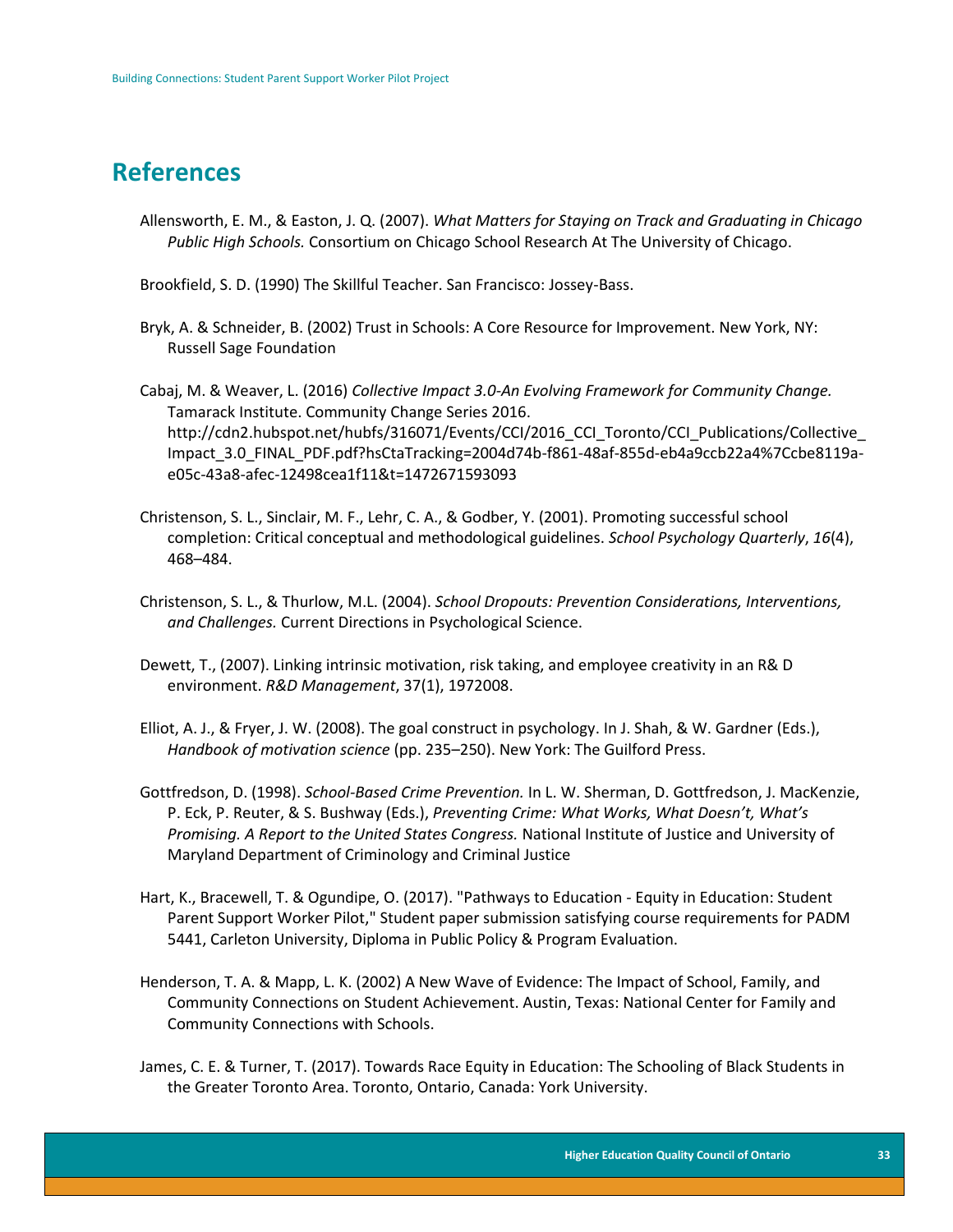Kania, J., Hanleybrown, F. and Splansky Juster, J. (Fall 2014). *Essential Mindset Shifts for Collective Impact.* Stanford Social Innovation Review. https://ssir.org/articles/entry/essential\_mindset\_shifts\_for\_collective\_impact

- Kania, J. & Kramer, M. (Winter 2011). *Collective Impact*. Stanford Social Innovation Review. http://ssir.org/articles/entry/collective\_impact
- Klatt, J. & Taylor-Powell, E. (2005). Synthesis of Literature Relative to the Retrospective Pretest Design. Panel presentation for 2005 Joint CES/AEA Conference, Toronto, ON. http://comm.eval.org/HigherLogic/System/DownloadDocumentFile.ashx?DocumentFileKey=31536e 2f-4d71-4904-ae5d-056e3280c767
- Klima, T., Miller, M., & Nunlist, C. (2009). *What works? Targeted Truancy and Dropout Programs in Middle and High School.* Washington State Institute for Public Policy.
- Lehr, C. A., Johnson, D. R., Bremer, C. D., & Cosio, A. (2004). *Essential tools: Increasing rates of school completion. Moving from policy and research to practice.* National Center on Secondary Education and Transition, University of Minnesota.
- Levin, B., & Riffel, J. A. (2000). *Current and Potential School System Responses to Poverty*. Canadian Public Policy. 26(2), 183–196.
- Locke, E. A., Shaw, K. N., Saari, L. M., & Latham, G. P. (1981). Goal setting and task performance: 1969– 1980. Psychological Bulletin, 90, 125–152.
- Ministry of Education. (2017a, May 8). High School Graduation Climbs to All Time High. [https://news.ontario.ca/edu/en/2017/05/high-school-graduation-rate-climbs-to-all-time](https://news.ontario.ca/edu/en/2017/05/high-school-graduation-rate-climbs-to-all-time-high.html?_ga=2.60246501.992012183.1520266093-1323214748.1520266093)high.html? ga=2.60246501.992012183.1520266093-1323214748.1520266093)
- Ministry of Education. (2017b, September 7.) News Release: Ontario Boosting Opportunities for Students' Long-Term Success. [https://news.ontario.ca/edu/en/2017/09/ontario-boosting](https://news.ontario.ca/edu/en/2017/09/ontario-boosting-opportunities-for-students-long-term-success.html)[opportunities-for-students-long-term-success.html](https://news.ontario.ca/edu/en/2017/09/ontario-boosting-opportunities-for-students-long-term-success.html)
- Page-Voth, V., & Graham, S. (1999). Effects of goal setting and strategy use on the writing performance and self-efficacy of students with writing and learning problems. Journal of Educational Psychology, 91(2), 230240.
- Pathways to Education. (2017). 2017 Results Summary. https://www.pathwaystoeducation.ca/programresults
- Pohl, N. F. (1982). Using retrospective pre-ratings to counteract response-shift confounding. Journal of Experimental Education, 50(4), 211–214.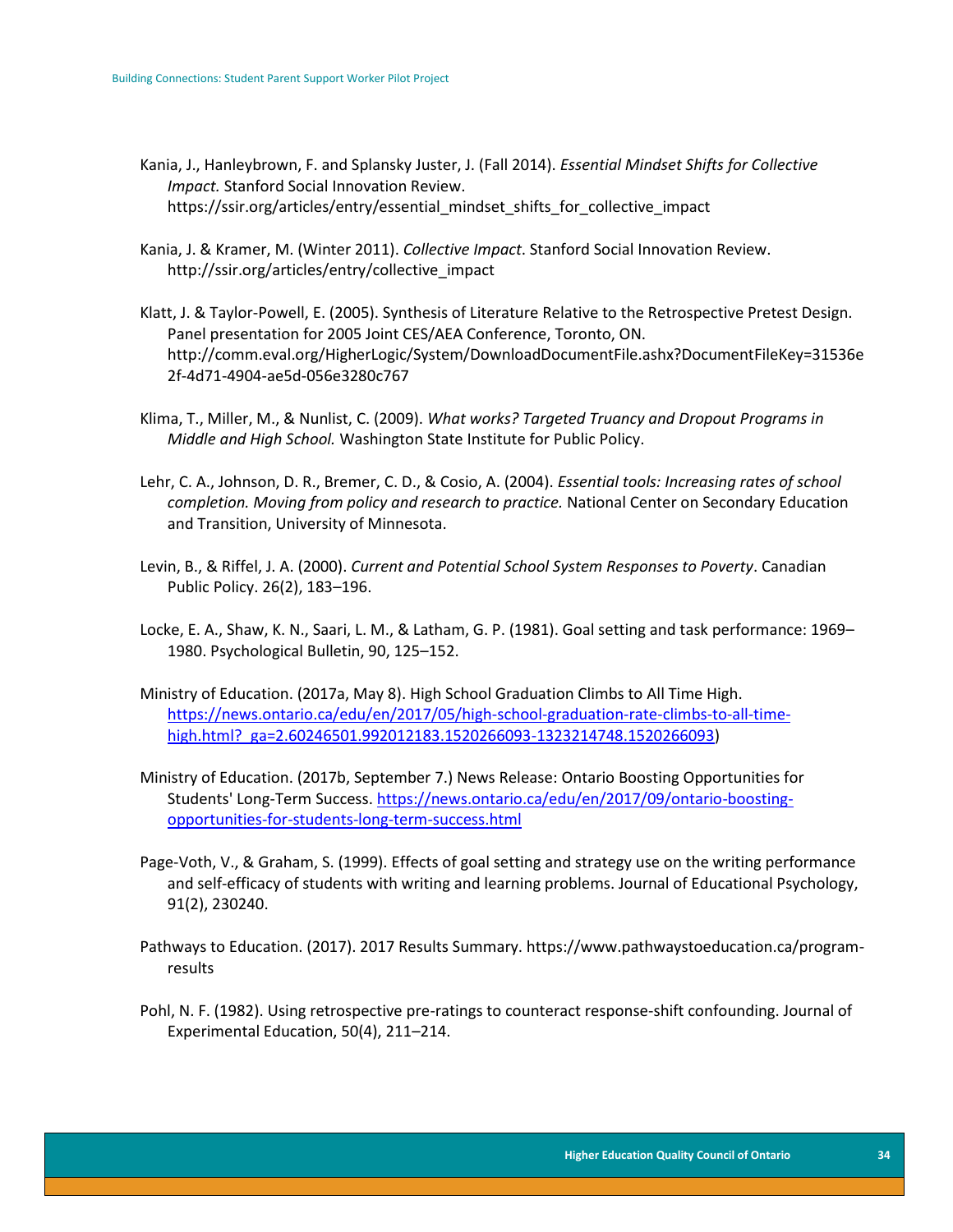REL West/West Ed. (November 2015). *Promoting the First Year of High School.*  https://relwest.wested.org/resources/202?mkt\_tok=3RkMMJWWfF9wsRonuqzAZKXonjHpfsX56+gp XKGwlMI/0ER3fOvrPUfGjI4ATMVgI+SLDwEYGJlv6SgFTrnFMah637gFXhQ=&mc\_cid=a30937549a&mc \_eid=6cfae48904)

- Seelos, C. & Mair, J. (Fall 2016) *When Innovation Goes Wrong*. Stanford Innovation Review. https://ssir.org/articles/entry/when\_innovation\_goes\_wrong
- Sinclair, M. F., Christenson, S. L., Lehr, C. A., & Anderson, A. R. (2003). *Facilitating Student Engagement:*  Lessons Learned from Check & Connect Longitudinal Studies. The California School Psychologist, 8(1). 29–41.
- Tamarack Institute. (2017). Wheel of Involvement Tool. http://www.tamarackcommunity.ca/library/wheel-of-involvement
- Tyler, J. H., & Lofstrom, M. (2009). *Finishing High School: Alternative Pathways and Dropout Recovery.* The Future of Children / Center for the Future of Children. 19(1), 77–103.
- Wolf, T. (2016). *Ten Places Where Collective Impact Gets It Wrong.* Global Journal of Community Psychology Practice. 7 (1). http://www.gjcpp.org/en/resource.php?issue=21&resource=200
- Zimmerman, B. J. (1990). Self-regulated learning and academic achievement: An overview. Educational Psychologist, 21, 3–17.